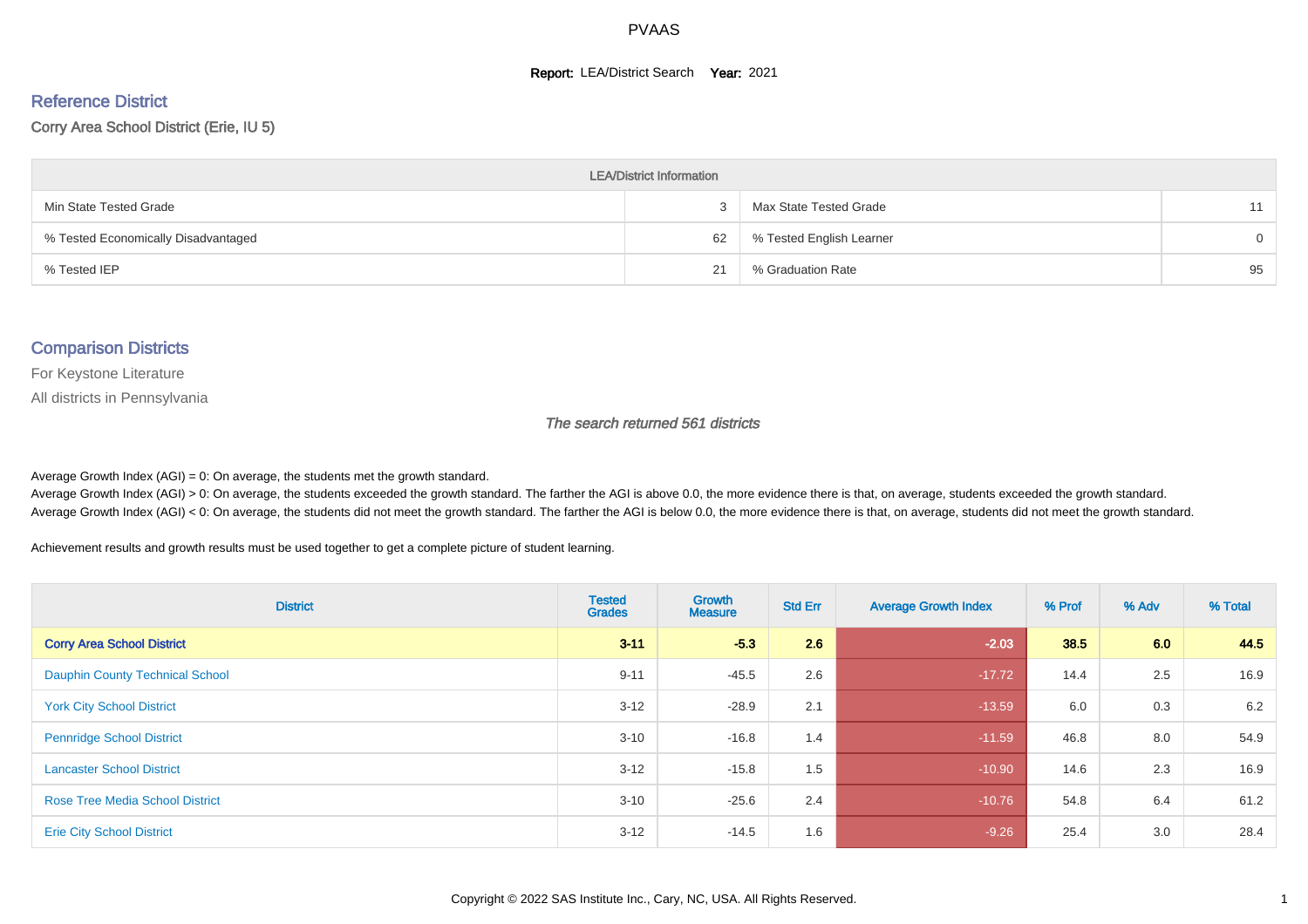| <b>District</b>                              | <b>Tested</b><br><b>Grades</b> | Growth<br><b>Measure</b> | <b>Std Err</b> | <b>Average Growth Index</b> | % Prof | % Adv | % Total |
|----------------------------------------------|--------------------------------|--------------------------|----------------|-----------------------------|--------|-------|---------|
| <b>Corry Area School District</b>            | $3 - 11$                       | $-5.3$                   | 2.6            | $-2.03$                     | 38.5   | 6.0   | 44.5    |
| <b>Shikellamy School District</b>            | $3 - 10$                       | $-22.3$                  | 2.5            | $-8.92$                     | 33.3   | 6.1   | 39.5    |
| <b>West Side CTC</b>                         | $9 - 10$                       | $-37.4$                  | 4.3            | $-8.64$                     | 8.8    | 0.0   | 8.8     |
| Norristown Area School District              | $3 - 12$                       | $-12.8$                  | 1.6            | $-7.98$                     | 23.5   | 2.3   | 25.7    |
| <b>Owen J Roberts School District</b>        | $3 - 11$                       | $-12.3$                  | 1.6            | $-7.61$                     | 57.0   | 11.9  | 69.0    |
| Hatboro-Horsham School District              | $3 - 11$                       | $-12.8$                  | 1.7            | $-7.47$                     | 45.6   | 7.2   | 52.8    |
| Philipsburg-Osceola Area School District     | $3 - 11$                       | $-24.8$                  | 3.3            | $-7.43$                     | 19.7   | 2.6   | 22.4    |
| <b>Chambersburg Area School District</b>     | $3 - 11$                       | $-9.5$                   | 1.3            | $-7.20$                     | 42.7   | 8.6   | 51.4    |
| <b>Northwestern School District</b>          | $3 - 11$                       | $-24.9$                  | 3.5            | $-7.13$                     | 42.6   | 2.9   | 45.6    |
| <b>Bristol Township School District</b>      | $3 - 11$                       | $-13.9$                  | 2.0            | $-7.05$                     | 31.0   | 3.7   | 34.7    |
| <b>Curwensville Area School District</b>     | $3 - 11$                       | $-27.9$                  | 4.1            | $-6.72$                     | 42.5   | 4.1   | 46.6    |
| Mifflinburg Area School District             | $3 - 11$                       | $-15.8$                  | 2.5            | $-6.30$                     | 42.4   | 4.0   | 46.4    |
| Lackawanna Trail School District             | $3 - 10$                       | $-21.7$                  | 3.5            | $-6.20$                     | 38.5   | 1.5   | 40.0    |
| <b>Lawrence County CTC</b>                   | $10 - 11$                      | $-21.7$                  | 3.6            | $-6.05$                     | 19.8   | 0.0   | 19.8    |
| <b>Ringgold School District</b>              | $3 - 11$                       | $-14.7$                  | 2.4            | $-6.04$                     | 41.5   | 7.9   | 49.4    |
| <b>Abington School District</b>              | $3 - 10$                       | $-11.5$                  | 1.9            | $-6.00$                     | 56.2   | 11.6  | 67.8    |
| <b>Springfield Township School District</b>  | $3 - 11$                       | $-18.9$                  | 3.2            | $-5.88$                     | 62.6   | 3.6   | 66.3    |
| <b>Solanco School District</b>               | $3 - 11$                       | $-11.0$                  | 2.0            | $-5.55$                     | 41.6   | 4.5   | 46.1    |
| <b>Exeter Township School District</b>       | $3 - 11$                       | $-10.4$                  | 1.9            | $-5.44$                     | 50.6   | 2.7   | 53.3    |
| <b>Southern Fulton School District</b>       | $3 - 11$                       | $-23.7$                  | 4.4            | $-5.37$                     | 34.2   | 10.5  | 44.7    |
| <b>Mastery Charter School - Gratz Campus</b> | $7 - 10$                       | $-23.9$                  | 4.5            | $-5.29$                     | 2.9    | 0.0   | 2.9     |
| <b>Plum Borough School District</b>          | $3 - 11$                       | $-11.3$                  | 2.2            | $-5.19$                     | 51.1   | 9.0   | 60.1    |
| <b>Titusville Area School District</b>       | $3 - 11$                       | $-13.2$                  | 2.6            | $-4.99$                     | 43.2   | 4.8   | 48.0    |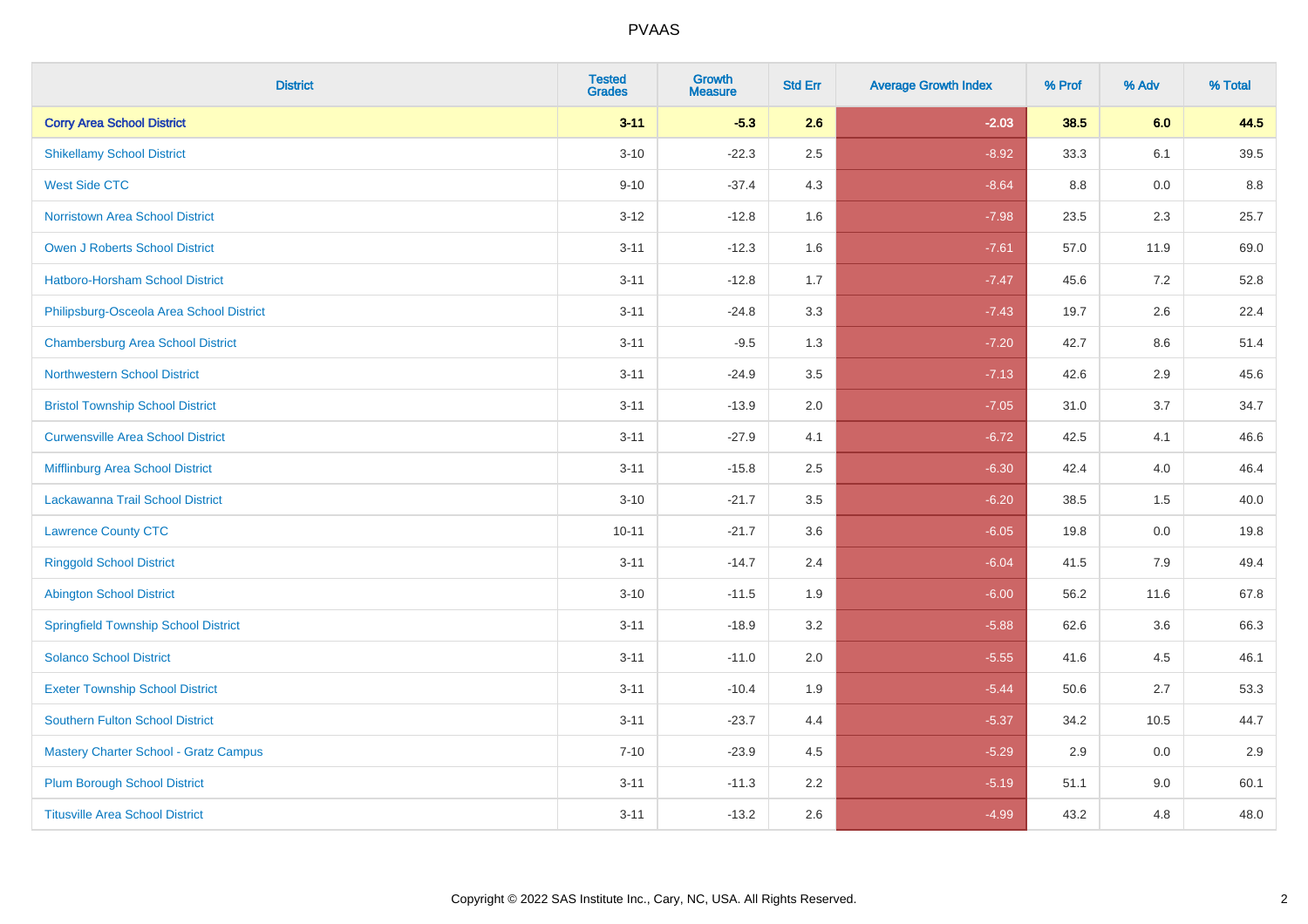| <b>District</b>                                | <b>Tested</b><br><b>Grades</b> | <b>Growth</b><br><b>Measure</b> | <b>Std Err</b> | <b>Average Growth Index</b> | % Prof | % Adv | % Total |
|------------------------------------------------|--------------------------------|---------------------------------|----------------|-----------------------------|--------|-------|---------|
| <b>Corry Area School District</b>              | $3 - 11$                       | $-5.3$                          | 2.6            | $-2.03$                     | 38.5   | 6.0   | 44.5    |
| Southern Columbia Area School District         | $3 - 11$                       | $-14.6$                         | 3.0            | $-4.92$                     | 55.0   | 4.0   | 59.0    |
| Schuylkill Haven Area School District          | $3 - 11$                       | $-15.3$                         | 3.1            | $-4.87$                     | 49.7   | 2.4   | 52.1    |
| <b>Bucks County Technical High School</b>      | $9 - 10$                       | $-12.0$                         | 2.5            | $-4.84$                     | 35.9   | 3.2   | 39.2    |
| <b>Tacony Academy Charter School</b>           | $3 - 11$                       | $-14.7$                         | 3.0            | $-4.82$                     | 22.4   | 1.8   | 24.1    |
| <b>Tulpehocken Area School District</b>        | $3 - 12$                       | $-13.7$                         | 2.8            | $-4.81$                     | 36.7   | 2.8   | 39.4    |
| <b>Frazier School District</b>                 | $3 - 11$                       | $-17.2$                         | 3.7            | $-4.70$                     | 37.1   | 1.6   | 38.7    |
| <b>Riverside Beaver County School District</b> | $3 - 11$                       | $-14.0$                         | 3.0            | $-4.64$                     | 49.4   | 8.8   | 58.2    |
| <b>Penns Manor Area School District</b>        | $3 - 12$                       | $-17.0$                         | 3.7            | $-4.52$                     | 29.7   | 3.1   | 32.8    |
| <b>Annville-Cleona School District</b>         | $3 - 12$                       | $-12.1$                         | 2.7            | $-4.46$                     | 34.9   | 7.8   | 42.6    |
| Lampeter-Strasburg School District             | $3 - 12$                       | $-8.6$                          | 2.0            | $-4.33$                     | 55.1   | 9.8   | 64.8    |
| <b>Butler Area School District</b>             | $3 - 11$                       | $-6.5$                          | 1.5            | $-4.26$                     | 42.5   | 9.4   | 51.9    |
| Southern Tioga School District                 | $3 - 11$                       | $-11.5$                         | 2.7            | $-4.25$                     | 47.8   | 6.4   | 54.3    |
| <b>South Park School District</b>              | $3 - 11$                       | $-11.3$                         | 2.7            | $-4.23$                     | 53.5   | 13.7  | 67.3    |
| <b>West Mifflin Area School District</b>       | $3 - 12$                       | $-12.3$                         | 2.9            | $-4.22$                     | 39.7   | 10.3  | 50.0    |
| <b>Columbia-Montour AVTS</b>                   | $9 - 10$                       | $-12.5$                         | 3.0            | $-4.16$                     | 22.3   | 0.6   | 22.9    |
| Jefferson County-Dubois AVTS                   | $9 - 11$                       | $-16.2$                         | 3.9            | $-4.16$                     | 23.0   | 0.0   | 23.0    |
| <b>Wellsboro Area School District</b>          | $3 - 11$                       | $-12.4$                         | 3.0            | $-4.11$                     | 49.2   | 11.9  | 61.1    |
| <b>Avonworth School District</b>               | $3 - 10$                       | $-12.6$                         | 3.1            | $-4.01$                     | 59.8   | 4.6   | 64.4    |
| <b>Big Spring School District</b>              | $3 - 11$                       | $-9.8$                          | 2.4            | $-4.00$                     | 38.6   | 8.9   | 47.5    |
| Catasauqua Area School District                | $3 - 12$                       | $-12.1$                         | 3.0            | $-4.00$                     | 36.8   | 7.6   | 44.3    |
| Southern Huntingdon County School District     | $3 - 11$                       | $-12.9$                         | 3.2            | $-3.98$                     | 32.5   | 2.5   | 35.0    |
| <b>Minersville Area School District</b>        | $3 - 11$                       | $-14.4$                         | 3.7            | $-3.90$                     | 39.3   | 3.3   | 42.6    |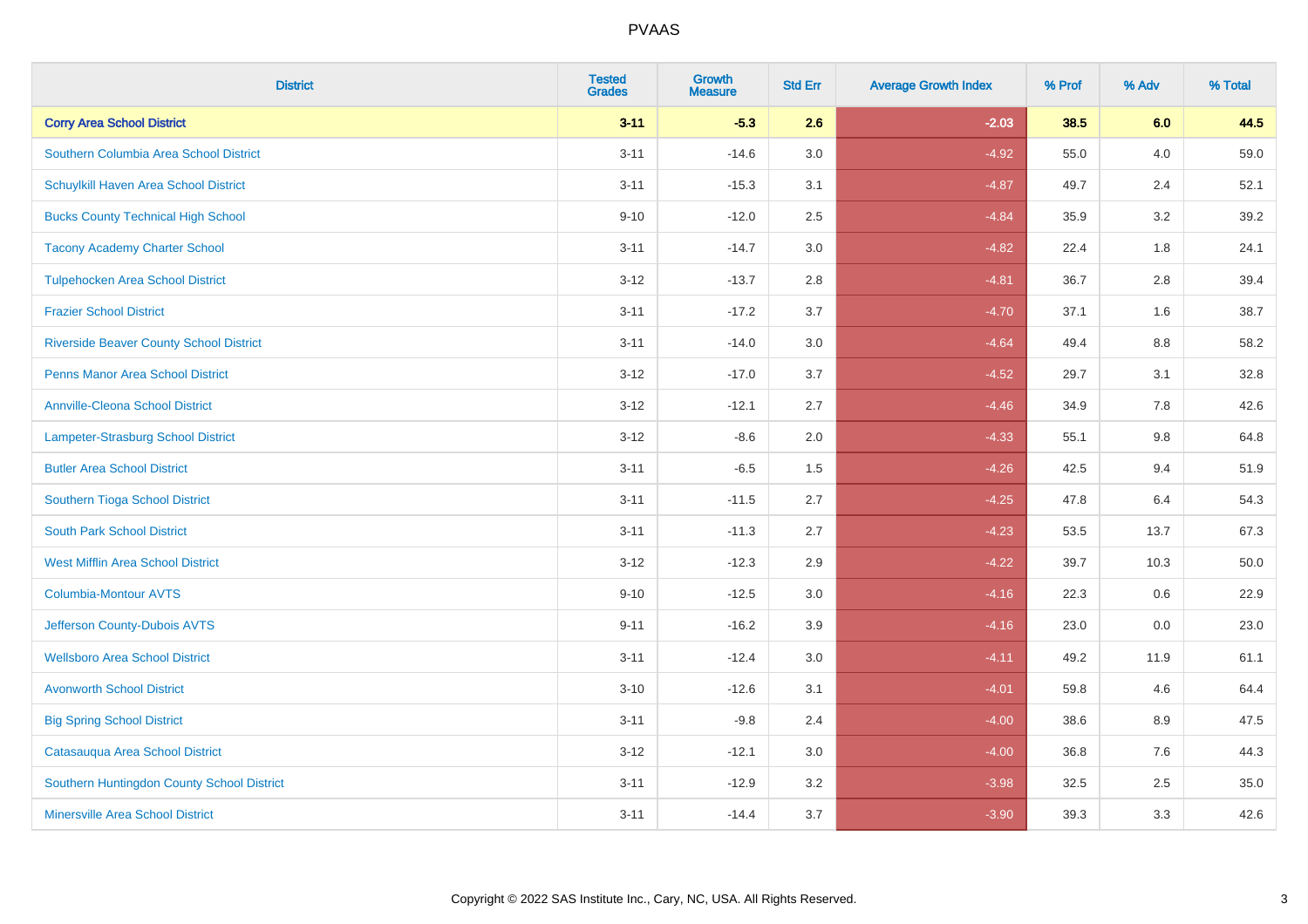| <b>District</b>                               | <b>Tested</b><br><b>Grades</b> | <b>Growth</b><br><b>Measure</b> | <b>Std Err</b> | <b>Average Growth Index</b> | % Prof | % Adv   | % Total |
|-----------------------------------------------|--------------------------------|---------------------------------|----------------|-----------------------------|--------|---------|---------|
| <b>Corry Area School District</b>             | $3 - 11$                       | $-5.3$                          | 2.6            | $-2.03$                     | 38.5   | 6.0     | 44.5    |
| <b>Bradford Area School District</b>          | $3 - 12$                       | $-9.3$                          | 2.4            | $-3.87$                     | 45.8   | 8.3     | 54.2    |
| <b>Marion Center Area School District</b>     | $3 - 10$                       | $-12.0$                         | 3.1            | $-3.87$                     | 33.7   | 1.1     | 34.8    |
| Northern Lehigh School District               | $3 - 12$                       | $-10.4$                         | 2.7            | $-3.82$                     | 28.0   | 9.3     | 37.3    |
| Propel Charter School - Braddock Hills        | $3 - 11$                       | $-13.6$                         | 3.6            | $-3.81$                     | 9.7    | 1.6     | 11.3    |
| Johnsonburg Area School District              | $3 - 11$                       | $-14.1$                         | 3.9            | $-3.62$                     | 54.0   | 4.6     | 58.6    |
| <b>Berwick Area School District</b>           | $3 - 11$                       | $-9.3$                          | 2.6            | $-3.59$                     | 42.1   | 5.5     | 47.6    |
| <b>Ridgway Area School District</b>           | $3 - 11$                       | $-14.5$                         | 4.1            | $-3.56$                     | 49.0   | 9.8     | 58.8    |
| <b>Clearfield Area School District</b>        | $3 - 10$                       | $-9.4$                          | 2.6            | $-3.56$                     | 43.0   | 3.1     | 46.1    |
| <b>Moniteau School District</b>               | $3 - 11$                       | $-11.8$                         | 3.3            | $-3.56$                     | 50.0   | 6.3     | 56.3    |
| <b>Milton Area School District</b>            | $3 - 11$                       | $-8.7$                          | 2.5            | $-3.52$                     | 45.4   | 6.9     | 52.3    |
| <b>Penn-Delco School District</b>             | $3 - 11$                       | $-6.8$                          | 1.9            | $-3.51$                     | 46.6   | 3.2     | 49.8    |
| <b>Williamsburg Community School District</b> | $3 - 11$                       | $-14.3$                         | 4.1            | $-3.48$                     | 28.3   | $0.0\,$ | 28.3    |
| <b>Interboro School District</b>              | $3 - 12$                       | $-7.3$                          | 2.1            | $-3.43$                     | 46.6   | 4.8     | 51.4    |
| <b>Elizabeth Forward School District</b>      | $3 - 11$                       | $-8.4$                          | 2.4            | $-3.41$                     | 51.7   | 4.0     | 55.7    |
| <b>Steelton-Highspire School District</b>     | $3 - 11$                       | $-11.8$                         | 3.5            | $-3.40$                     | 14.5   | $0.0\,$ | 14.5    |
| <b>Neshannock Township School District</b>    | $3 - 10$                       | $-9.7$                          | 2.9            | $-3.34$                     | 62.4   | 5.6     | 67.9    |
| Maritime Academy Charter School               | $3 - 10$                       | $-11.4$                         | 3.5            | $-3.29$                     | 15.2   | 0.0     | 15.2    |
| <b>Tamaqua Area School District</b>           | $3 - 12$                       | $-8.2$                          | 2.5            | $-3.24$                     | 44.5   | 1.9     | 46.4    |
| <b>Waynesboro Area School District</b>        | $3 - 12$                       | $-6.1$                          | 1.9            | $-3.20$                     | 50.0   | 6.8     | 56.8    |
| <b>Boyertown Area School District</b>         | $3 - 11$                       | $-4.7$                          | 1.5            | $-3.17$                     | 55.2   | 11.3    | 66.5    |
| <b>Wallenpaupack Area School District</b>     | $3 - 11$                       | $-7.1$                          | 2.3            | $-3.09$                     | 40.8   | 2.4     | 43.1    |
| <b>Dubois Area School District</b>            | $3 - 11$                       | $-6.2$                          | 2.0            | $-3.07$                     | 50.9   | 13.4    | 64.3    |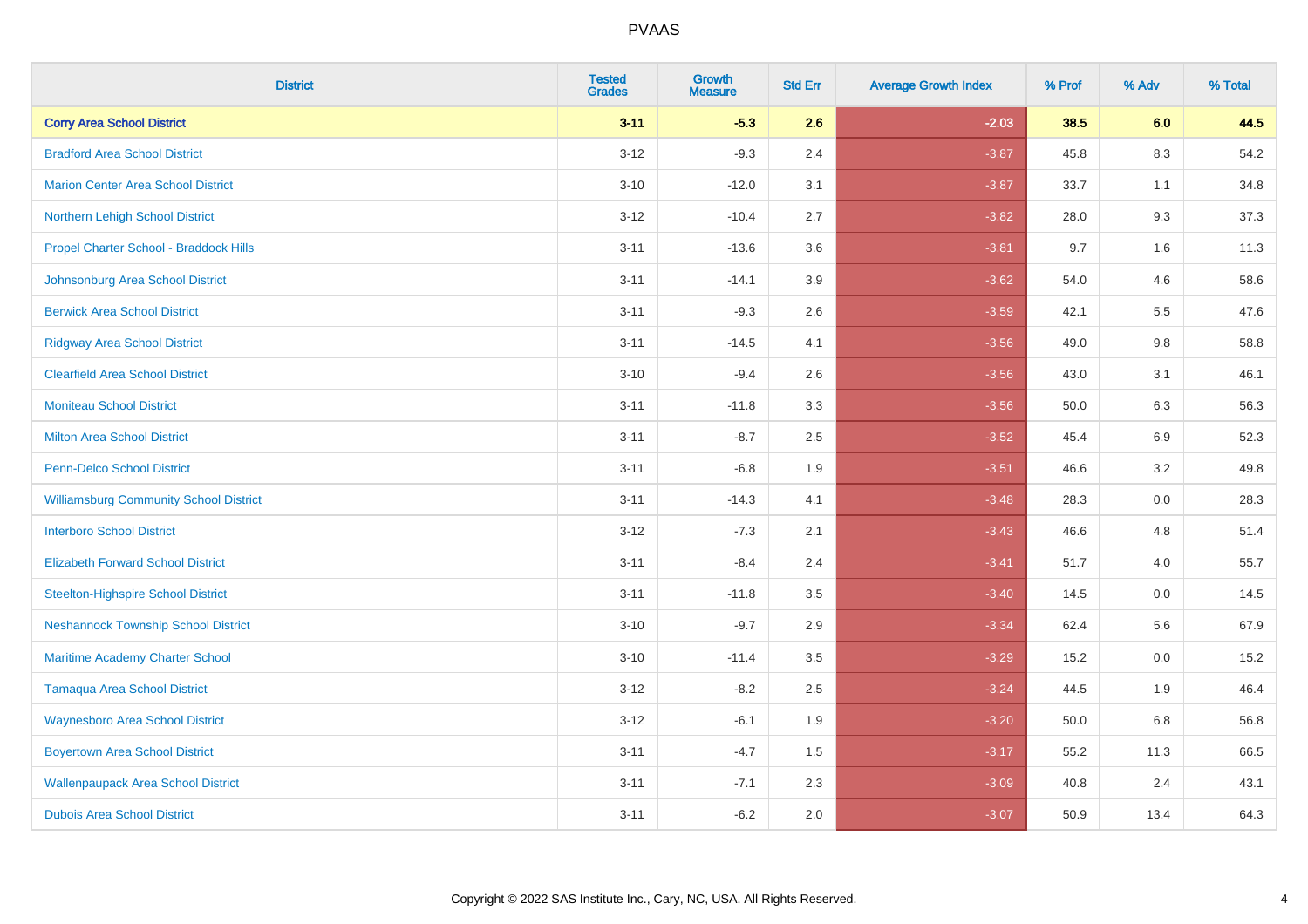| <b>District</b>                              | <b>Tested</b><br><b>Grades</b> | <b>Growth</b><br><b>Measure</b> | <b>Std Err</b> | <b>Average Growth Index</b> | % Prof | % Adv   | % Total |
|----------------------------------------------|--------------------------------|---------------------------------|----------------|-----------------------------|--------|---------|---------|
| <b>Corry Area School District</b>            | $3 - 11$                       | $-5.3$                          | 2.6            | $-2.03$                     | 38.5   | 6.0     | 44.5    |
| <b>Palisades School District</b>             | $3 - 11$                       | $-8.7$                          | 2.8            | $-3.06$                     | 53.8   | $6.7\,$ | 60.5    |
| <b>Pittsburgh School District</b>            | $3 - 11$                       | $-3.3$                          | 1.1            | $-3.04$                     | 33.9   | 8.2     | 42.1    |
| Philadelphia Academy Charter School          | $3 - 11$                       | $-8.9$                          | 2.9            | $-3.04$                     | 50.5   | 2.9     | 53.4    |
| <b>North East School District</b>            | $3 - 11$                       | $-9.3$                          | 3.1            | $-3.02$                     | 62.6   | 14.4    | 77.0    |
| <b>Penn Hills School District</b>            | $3 - 11$                       | $-7.6$                          | 2.6            | $-2.94$                     | 33.1   | 0.7     | 33.8    |
| <b>Conneaut School District</b>              | $3 - 12$                       | $-7.5$                          | 2.6            | $-2.91$                     | 38.4   | 7.4     | 45.8    |
| <b>Easton Area School District</b>           | $3-12$                         | $-4.1$                          | 1.4            | $-2.91$                     | 39.9   | 4.0     | 43.9    |
| Rochester Area School District               | $3 - 11$                       | $-13.2$                         | 4.6            | $-2.89$                     | 19.5   | 1.3     | 20.8    |
| <b>Union City Area School District</b>       | $3-12$                         | $-10.2$                         | 3.6            | $-2.87$                     | 42.9   | 3.2     | 46.0    |
| <b>Northern Potter School District</b>       | $3 - 12$                       | $-13.1$                         | 4.6            | $-2.84$                     | 37.5   | 0.0     | 37.5    |
| <b>Propel Charter School-Homestead</b>       | $3 - 11$                       | $-11.7$                         | 4.1            | $-2.84$                     | 15.9   | 0.0     | 15.9    |
| Nazareth Area School District                | $3 - 11$                       | $-4.7$                          | 1.7            | $-2.82$                     | 59.2   | 9.9     | 69.0    |
| <b>Carlisle Area School District</b>         | $3 - 11$                       | $-5.3$                          | 1.9            | $-2.81$                     | 54.0   | 6.3     | 60.3    |
| <b>Carmichaels Area School District</b>      | $3 - 10$                       | $-9.3$                          | 3.3            | $-2.81$                     | 35.1   | 1.4     | 36.5    |
| <b>Redbank Valley School District</b>        | $3 - 11$                       | $-9.5$                          | 3.4            | $-2.77$                     | 31.5   | 4.9     | 36.4    |
| <b>Highlands School District</b>             | $3 - 11$                       | $-7.4$                          | 2.7            | $-2.76$                     | 44.4   | 3.7     | 48.2    |
| <b>Forest Hills School District</b>          | $3 - 11$                       | $-7.3$                          | 2.7            | $-2.74$                     | 41.1   | 13.7    | 54.8    |
| <b>Trinity Area School District</b>          | $3 - 11$                       | $-5.4$                          | 2.0            | $-2.71$                     | 48.3   | 11.8    | 60.1    |
| <b>Propel Charter School-Montour</b>         | $3 - 10$                       | $-10.7$                         | 3.9            | $-2.71$                     | 13.7   | 0.0     | 13.7    |
| South Allegheny School District              | $3 - 11$                       | $-8.8$                          | 3.2            | $-2.70$                     | 40.5   | 0.0     | 40.5    |
| <b>Quakertown Community School District</b>  | $3 - 12$                       | $-4.4$                          | 1.6            | $-2.70$                     | 56.5   | 10.0    | 66.6    |
| <b>Blairsville-Saltsburg School District</b> | $3 - 11$                       | $-8.0$                          | 3.0            | $-2.68$                     | 37.3   | 7.0     | 44.3    |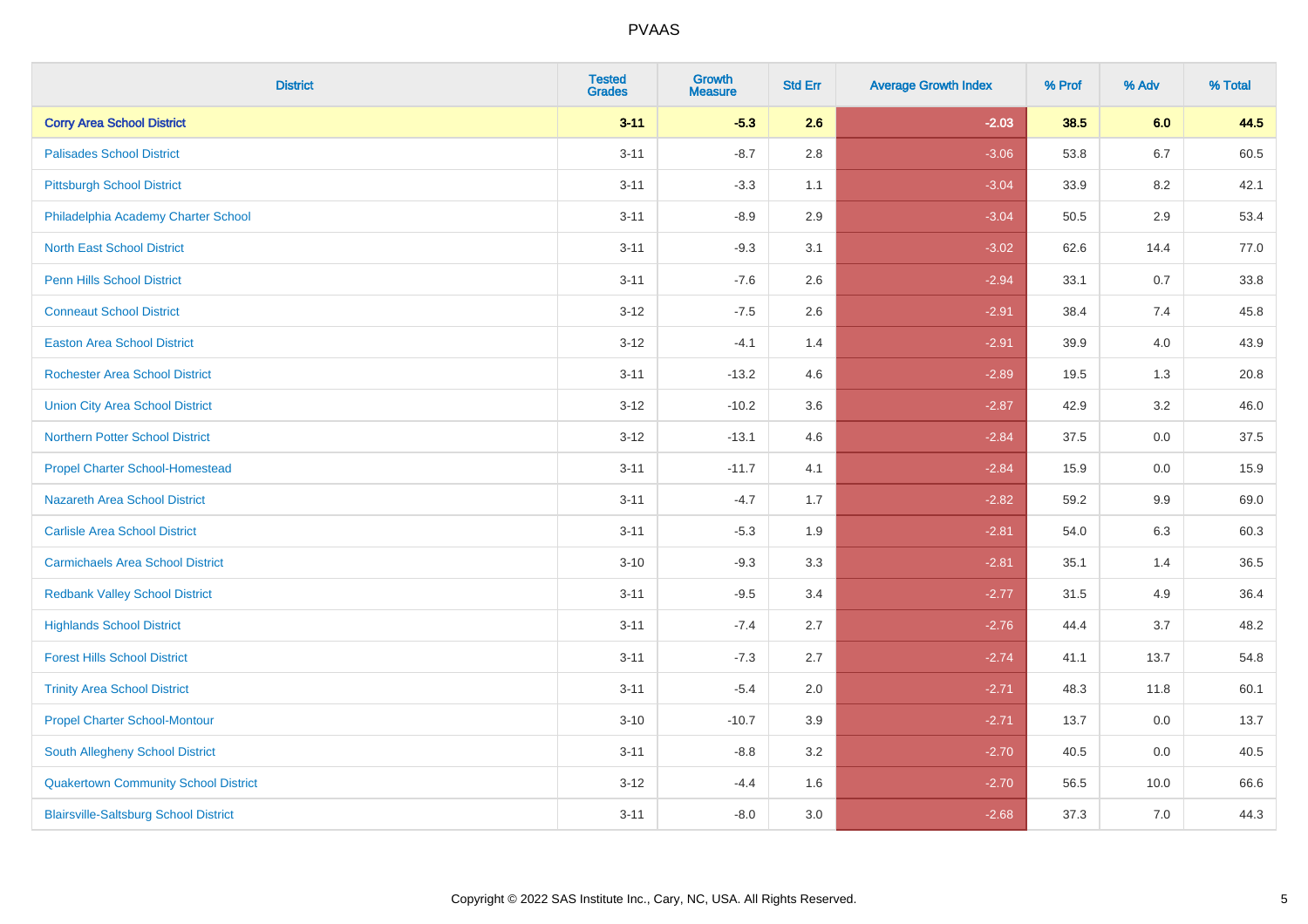| <b>District</b>                               | <b>Tested</b><br><b>Grades</b> | Growth<br><b>Measure</b> | <b>Std Err</b> | <b>Average Growth Index</b> | % Prof | % Adv   | % Total |
|-----------------------------------------------|--------------------------------|--------------------------|----------------|-----------------------------|--------|---------|---------|
| <b>Corry Area School District</b>             | $3 - 11$                       | $-5.3$                   | 2.6            | $-2.03$                     | 38.5   | 6.0     | 44.5    |
| <b>Harbor Creek School District</b>           | $3 - 11$                       | $-7.1$                   | 2.7            | $-2.67$                     | 48.8   | 15.2    | 64.0    |
| <b>Pine Grove Area School District</b>        | $3 - 11$                       | $-7.7$                   | 2.9            | $-2.66$                     | 42.3   | 7.7     | 50.0    |
| <b>New Castle Area School District</b>        | $3 - 12$                       | $-6.4$                   | 2.4            | $-2.66$                     | 32.5   | $4.3$   | 36.8    |
| Northern Tioga School District                | $3 - 12$                       | $-7.5$                   | 2.8            | $-2.64$                     | 54.0   | 1.2     | 55.2    |
| <b>Dunmore School District</b>                | $3 - 11$                       | $-7.7$                   | 2.9            | $-2.62$                     | 34.0   | 7.2     | 41.2    |
| <b>Coatesville Area School District</b>       | $3 - 11$                       | $-4.4$                   | 1.7            | $-2.62$                     | 36.3   | $4.2\,$ | 40.5    |
| <b>Northwest Area School District</b>         | $3 - 10$                       | $-10.0$                  | 3.8            | $-2.59$                     | 34.6   | 7.3     | 41.8    |
| <b>Blue Mountain School District</b>          | $3 - 10$                       | $-5.8$                   | 2.3            | $-2.56$                     | 46.6   | 8.5     | 55.1    |
| <b>Slippery Rock Area School District</b>     | $3 - 11$                       | $-6.3$                   | 2.5            | $-2.51$                     | 56.2   | $9.5\,$ | 65.7    |
| <b>North Star School District</b>             | $3 - 11$                       | $-8.7$                   | 3.5            | $-2.51$                     | 47.8   | 6.0     | 53.7    |
| Mahanoy Area School District                  | $3 - 10$                       | $-9.0$                   | 3.6            | $-2.49$                     | 26.2   | 1.6     | 27.9    |
| <b>Keystone Central School District</b>       | $3 - 11$                       | $-5.1$                   | 2.0            | $-2.46$                     | 44.7   | 4.6     | 49.4    |
| <b>Sugar Valley Rural Charter School</b>      | $3 - 11$                       | $-11.0$                  | 4.5            | $-2.46$                     | 14.9   | $0.0\,$ | 14.9    |
| <b>Mohawk Area School District</b>            | $3 - 11$                       | $-7.5$                   | 3.1            | $-2.45$                     | 49.4   | 11.0    | 60.4    |
| <b>Innovative Arts Academy Charter School</b> | $6 - 11$                       | $-9.1$                   | 3.7            | $-2.44$                     | 9.5    | 0.0     | 9.5     |
| <b>Yough School District</b>                  | $3 - 10$                       | $-6.6$                   | 2.7            | $-2.43$                     | 50.8   | 4.0     | 54.8    |
| <b>Chartiers-Houston School District</b>      | $3 - 10$                       | $-8.6$                   | 3.5            | $-2.41$                     | 59.7   | 4.5     | 64.2    |
| <b>Farrell Area School District</b>           | $3 - 11$                       | $-10.4$                  | 4.3            | $-2.41$                     | 19.0   | 0.0     | 19.0    |
| <b>Universal Audenried Charter School</b>     | $9 - 11$                       | $-5.8$                   | 2.4            | $-2.40$                     | 14.6   | 0.0     | 14.6    |
| <b>Freedom Area School District</b>           | $3 - 11$                       | $-7.1$                   | 3.0            | $-2.37$                     | 43.8   | 4.2     | 47.9    |
| Jefferson-Morgan School District              | $3 - 10$                       | $-9.9$                   | 4.2            | $-2.35$                     | 43.8   | 4.2     | 47.9    |
| La Academia Partnership Charter School        | $6 - 11$                       | $-11.0$                  | 4.7            | $-2.34$                     | 6.8    | 0.0     | 6.8     |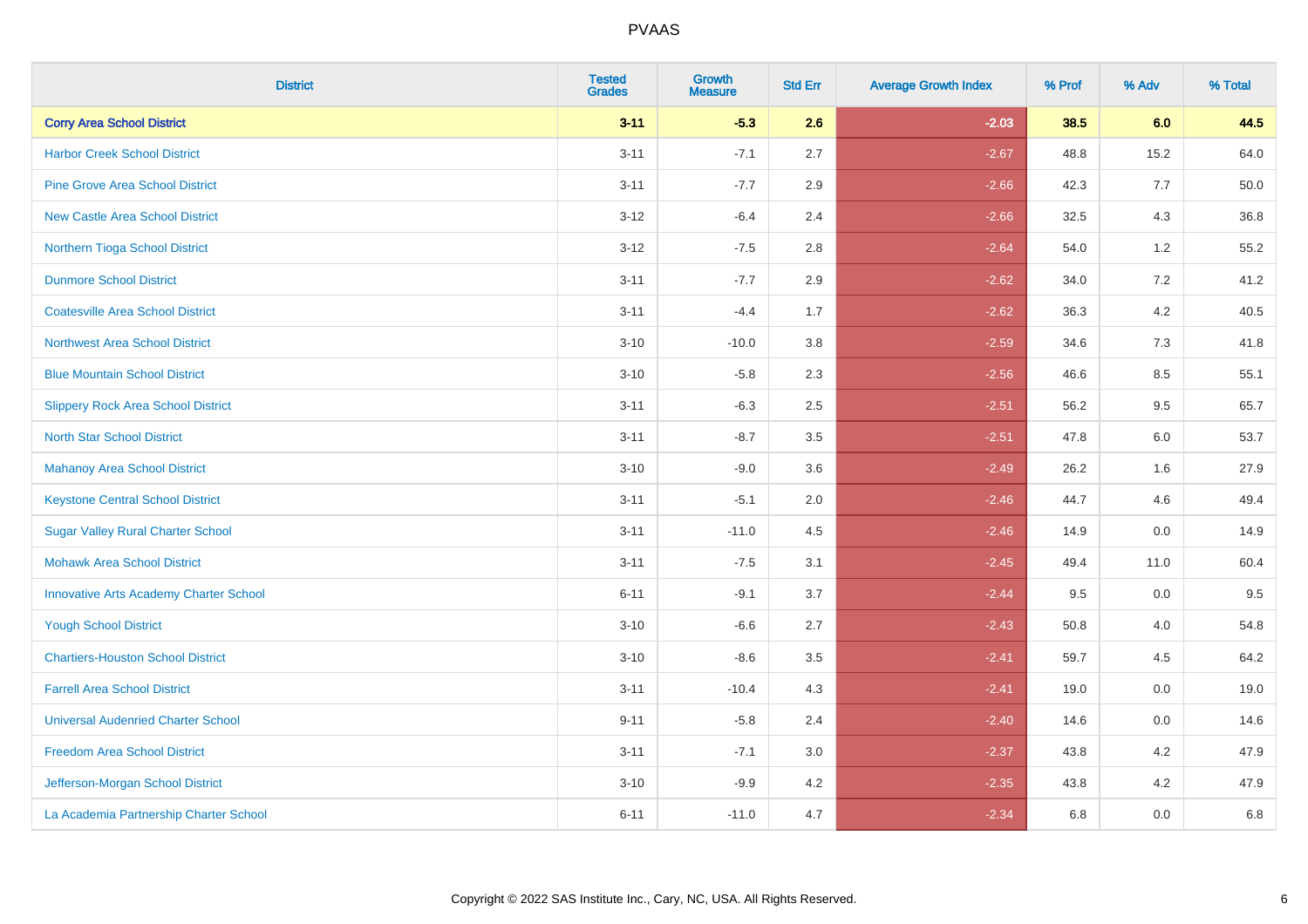| <b>District</b>                                   | <b>Tested</b><br><b>Grades</b> | <b>Growth</b><br><b>Measure</b> | <b>Std Err</b> | <b>Average Growth Index</b> | % Prof | % Adv   | % Total |
|---------------------------------------------------|--------------------------------|---------------------------------|----------------|-----------------------------|--------|---------|---------|
| <b>Corry Area School District</b>                 | $3 - 11$                       | $-5.3$                          | 2.6            | $-2.03$                     | 38.5   | 6.0     | 44.5    |
| <b>Southmoreland School District</b>              | $3 - 11$                       | $-8.3$                          | 3.6            | $-2.32$                     | 56.8   | 7.2     | 64.0    |
| <b>Upper Moreland Township School District</b>    | $3 - 11$                       | $-5.0$                          | 2.2            | $-2.31$                     | 57.9   | 4.0     | 61.9    |
| South Williamsport Area School District           | $3 - 10$                       | $-5.7$                          | 2.5            | $-2.30$                     | 45.5   | 4.5     | 50.0    |
| Salisbury-Elk Lick School District                | $3 - 11$                       | $-13.5$                         | 5.9            | $-2.30$                     | 27.8   | 0.0     | 27.8    |
| <b>Indiana Area School District</b>               | $3 - 11$                       | $-5.3$                          | 2.3            | $-2.28$                     | 47.6   | 18.4    | 66.1    |
| <b>Oxford Area School District</b>                | $3 - 11$                       | $-4.3$                          | 1.9            | $-2.26$                     | 41.3   | $8.0\,$ | 49.3    |
| <b>Juniata County School District</b>             | $3 - 12$                       | $-4.9$                          | 2.1            | $-2.26$                     | 38.5   | 2.9     | 41.4    |
| Portage Area School District                      | $3 - 10$                       | $-8.1$                          | 3.6            | $-2.26$                     | 40.6   | 9.4     | 50.0    |
| <b>Windber Area School District</b>               | $3 - 11$                       | $-7.2$                          | 3.2            | $-2.24$                     | 55.4   | 7.2     | 62.6    |
| <b>East Lycoming School District</b>              | $3 - 11$                       | $-6.0$                          | 2.7            | $-2.24$                     | 48.3   | 4.2     | 52.5    |
| <b>York Co School Of Technology</b>               | $9 - 12$                       | $-3.8$                          | 1.7            | $-2.22$                     | 39.1   | 5.6     | 44.7    |
| <b>Muncy School District</b>                      | $3 - 11$                       | $-8.1$                          | 3.7            | $-2.21$                     | 42.0   | 3.8     | 45.8    |
| <b>West Middlesex Area School District</b>        | $3 - 10$                       | $-8.4$                          | 3.8            | $-2.21$                     | 34.9   | 2.8     | 37.6    |
| Jim Thorpe Area School District                   | $3 - 11$                       | $-5.8$                          | 2.7            | $-2.19$                     | 33.3   | 7.4     | 40.7    |
| <b>Keystone Education Center Charter School</b>   | $3 - 12$                       | $-12.9$                         | 5.9            | $-2.19$                     | 28.0   | 0.0     | 28.0    |
| <b>Perkiomen Valley School District</b>           | $3 - 11$                       | $-3.5$                          | 1.6            | $-2.18$                     | 53.8   | 13.4    | 67.2    |
| <b>Benton Area School District</b>                | $3 - 10$                       | $-9.7$                          | 4.5            | $-2.18$                     | 43.2   | 5.4     | 48.6    |
| Susquehanna Township School District              | $3 - 12$                       | $-5.8$                          | 2.7            | $-2.17$                     | 36.0   | 5.6     | 41.6    |
| <b>Crawford Central School District</b>           | $3 - 11$                       | $-4.7$                          | 2.2            | $-2.15$                     | 40.6   | 10.5    | 51.1    |
| <b>Aliquippa School District</b>                  | $3 - 11$                       | $-9.0$                          | 4.2            | $-2.14$                     | 11.0   | 0.0     | 11.0    |
| <b>Williams Valley School District</b>            | $3 - 11$                       | $-7.3$                          | 3.4            | $-2.13$                     | 23.2   | 0.0     | 23.2    |
| <b>Executive Education Academy Charter School</b> | $3 - 10$                       | $-6.5$                          | 3.1            | $-2.08$                     | 23.7   | 2.2     | 25.8    |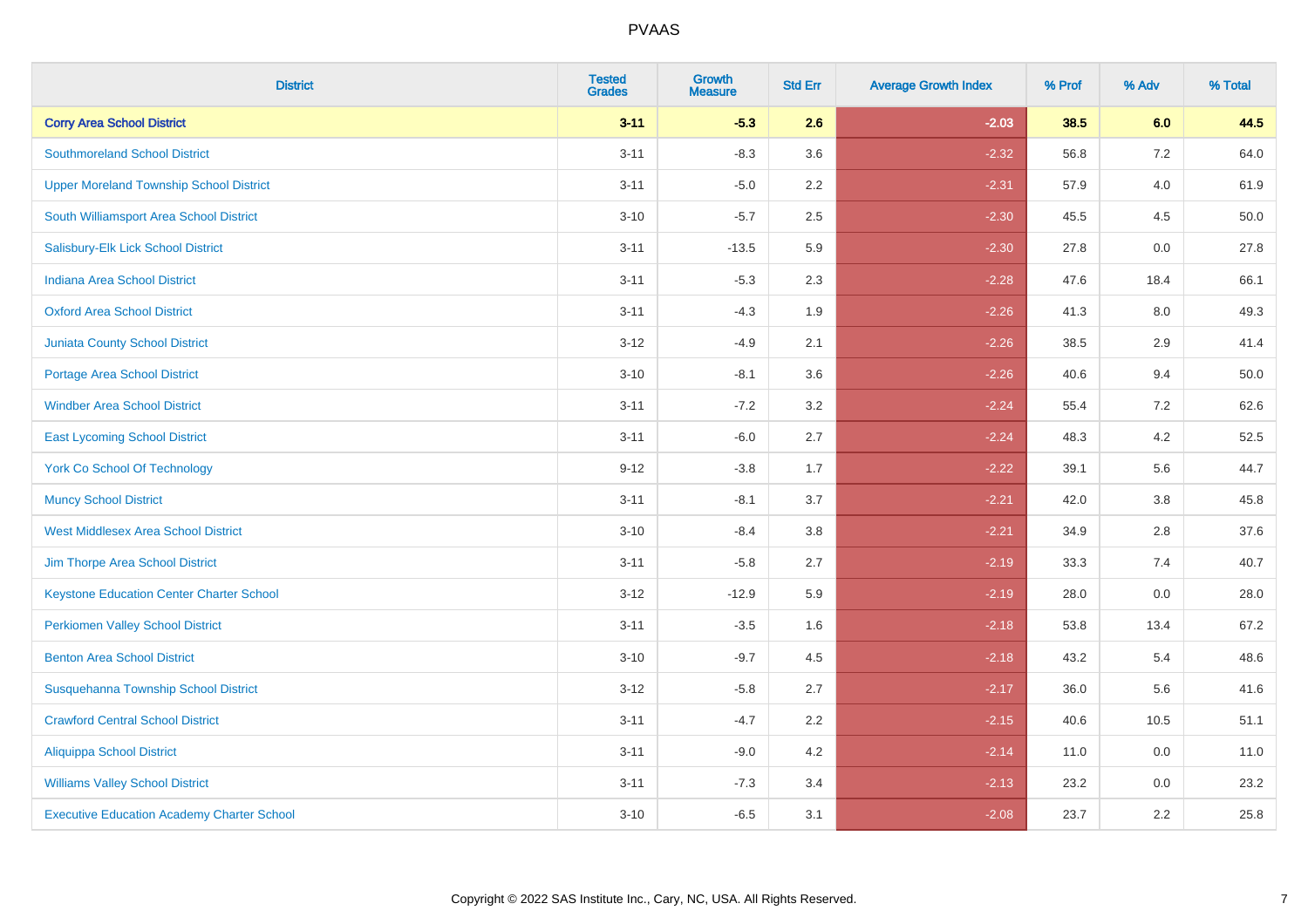| <b>District</b>                                | <b>Tested</b><br><b>Grades</b> | <b>Growth</b><br><b>Measure</b> | <b>Std Err</b> | <b>Average Growth Index</b> | % Prof | % Adv   | % Total |
|------------------------------------------------|--------------------------------|---------------------------------|----------------|-----------------------------|--------|---------|---------|
| <b>Corry Area School District</b>              | $3 - 11$                       | $-5.3$                          | 2.6            | $-2.03$                     | 38.5   | 6.0     | 44.5    |
| <b>Middletown Area School District</b>         | $3 - 11$                       | $-5.3$                          | 2.6            | $-2.05$                     | 46.4   | 5.3     | 51.7    |
| Karns City Area School District                | $3 - 11$                       | $-6.0$                          | 2.9            | $-2.03$                     | 53.1   | 8.3     | 61.5    |
| <b>Corry Area School District</b>              | $3 - 11$                       | $-5.3$                          | 2.6            | $-2.03$                     | 38.5   | 6.0     | 44.5    |
| <b>California Area School District</b>         | $3 - 10$                       | $-7.3$                          | 3.6            | $-2.02$                     | 42.6   | 9.8     | 52.5    |
| <b>Moshannon Valley School District</b>        | $3 - 10$                       | $-7.0$                          | 3.4            | $-2.01$                     | 48.5   | 0.0     | 48.5    |
| The New Academy Charter School                 | $8 - 11$                       | $-10.4$                         | 5.2            | $-2.00$                     | 0.0    | $0.0\,$ | $0.0\,$ |
| <b>Upper Dauphin Area School District</b>      | $3 - 11$                       | $-6.3$                          | 3.2            | $-1.98$                     | 37.4   | 4.8     | 42.2    |
| <b>Mount Union Area School District</b>        | $3 - 10$                       | $-6.1$                          | 3.1            | $-1.97$                     | 32.2   | 3.4     | 35.6    |
| <b>Forest City Regional School District</b>    | $3 - 12$                       | $-6.0$                          | 3.0            | $-1.96$                     | 44.1   | 0.0     | 44.1    |
| <b>Bermudian Springs School District</b>       | $3 - 11$                       | $-5.5$                          | 2.9            | $-1.94$                     | 56.4   | 6.8     | 63.2    |
| <b>Somerset Area School District</b>           | $3 - 11$                       | $-4.4$                          | 2.3            | $-1.93$                     | 44.4   | 14.9    | 59.3    |
| <b>Mount Pleasant Area School District</b>     | $3 - 11$                       | $-5.0$                          | 2.6            | $-1.93$                     | 52.6   | 0.0     | 52.6    |
| <b>Gettysburg Area School District</b>         | $3 - 11$                       | $-4.0$                          | 2.1            | $-1.89$                     | 45.3   | 14.0    | 59.3    |
| <b>Greensburg Salem School District</b>        | $3 - 11$                       | $-4.4$                          | 2.4            | $-1.88$                     | 47.6   | 4.9     | 52.4    |
| <b>East Allegheny School District</b>          | $3 - 11$                       | $-6.3$                          | 3.3            | $-1.87$                     | 31.9   | 9.7     | 41.7    |
| <b>Western Beaver County School District</b>   | $3 - 11$                       | $-7.8$                          | 4.2            | $-1.87$                     | 56.5   | 6.5     | 63.0    |
| <b>Central Columbia School District</b>        | $3 - 12$                       | $-4.8$                          | 2.6            | $-1.86$                     | 53.7   | 14.8    | 68.5    |
| <b>Kiski Area School District</b>              | $3 - 11$                       | $-3.7$                          | 2.0            | $-1.86$                     | 57.4   | 10.4    | 67.8    |
| <b>Brownsville Area School District</b>        | $3 - 12$                       | $-7.2$                          | 3.9            | $-1.83$                     | 34.4   | 6.1     | 40.5    |
| Montrose Area School District                  | $3 - 10$                       | $-5.5$                          | 3.0            | $-1.82$                     | 46.7   | 5.4     | 52.2    |
| <b>Brandywine Heights Area School District</b> | $3 - 11$                       | $-4.9$                          | 2.7            | $-1.81$                     | 49.2   | 8.2     | 57.4    |
| <b>Pequea Valley School District</b>           | $3 - 11$                       | $-5.8$                          | 3.2            | $-1.80$                     | 39.8   | 9.1     | 48.9    |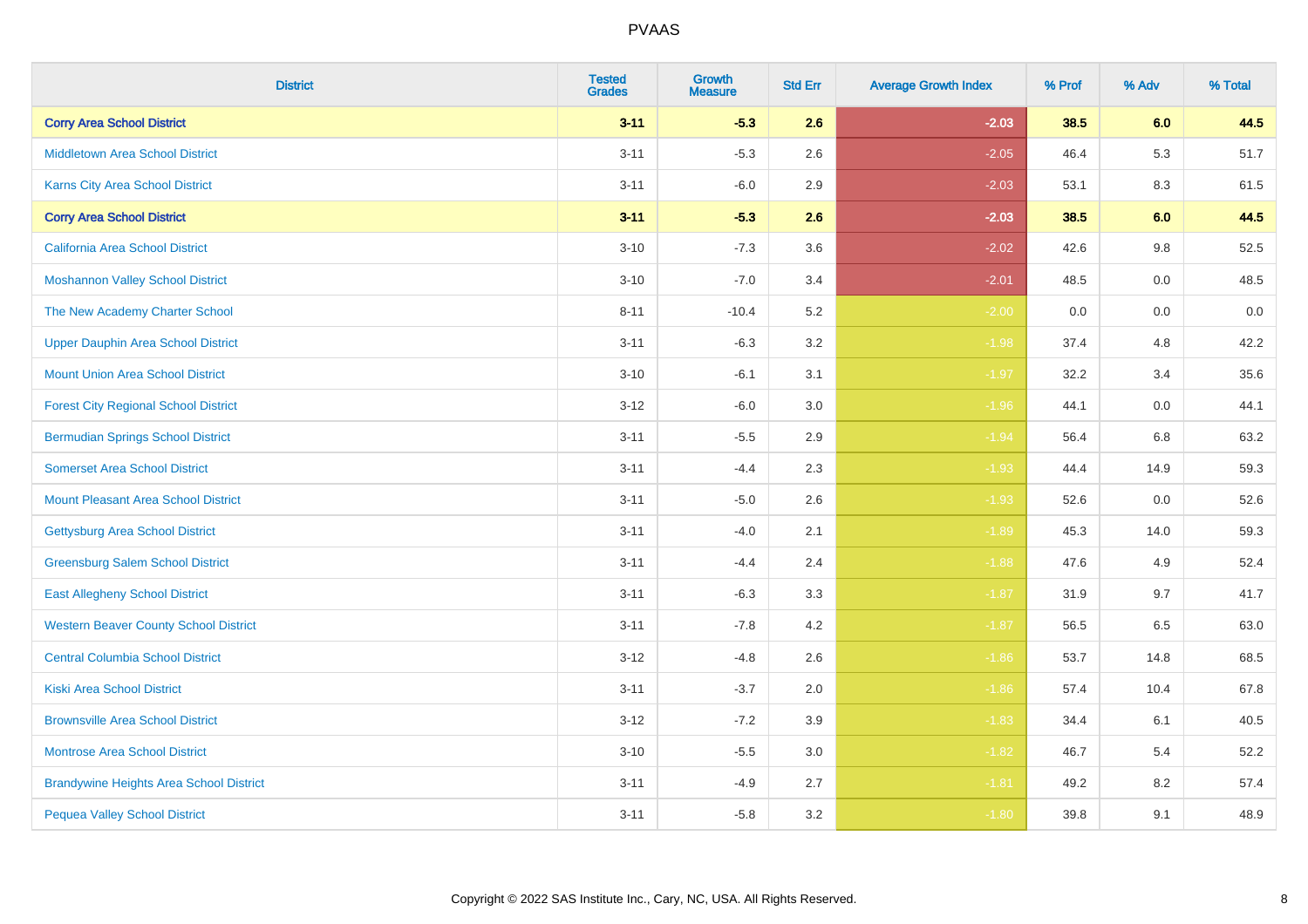| <b>District</b>                                                       | <b>Tested</b><br><b>Grades</b> | Growth<br><b>Measure</b> | <b>Std Err</b> | <b>Average Growth Index</b> | % Prof | % Adv   | % Total |
|-----------------------------------------------------------------------|--------------------------------|--------------------------|----------------|-----------------------------|--------|---------|---------|
| <b>Corry Area School District</b>                                     | $3 - 11$                       | $-5.3$                   | 2.6            | $-2.03$                     | 38.5   | 6.0     | 44.5    |
| <b>Pittston Area School District</b>                                  | $3 - 11$                       | $-10.1$                  | 5.6            | $-1.80$                     | 38.1   | 9.5     | 47.6    |
| <b>Washington School District</b>                                     | $3 - 11$                       | $-4.9$                   | 2.8            | $-1.76$                     | 30.1   | 2.4     | 32.5    |
| <b>Canton Area School District</b>                                    | $3 - 11$                       | $-5.5$                   | $3.2\,$        | $-1.75$                     | 40.7   | $2.3\,$ | 43.0    |
| Old Forge School District                                             | $3 - 12$                       | $-5.9$                   | 3.4            | $-1.73$                     | 52.9   | 7.1     | 60.0    |
| Perseus House Charter School Of Excellence                            | $6 - 11$                       | $-5.2$                   | 3.0            | $-1.72$                     | 16.5   | 0.0     | 16.5    |
| <b>Brentwood Borough School District</b>                              | $3 - 11$                       | $-5.3$                   | $3.0\,$        | $-1.72$                     | 52.0   | 6.1     | 58.2    |
| East Pennsboro Area School District                                   | $3 - 11$                       | $-4.2$                   | 2.5            | $-1.71$                     | 60.8   | 8.5     | 69.3    |
| <b>Twin Valley School District</b>                                    | $3 - 12$                       | $-3.6$                   | 2.1            | $-1.69$                     | 49.6   | 7.1     | 56.8    |
| <b>Pottstown School District</b>                                      | $3 - 12$                       | $-4.0$                   | 2.4            | $-1.68$                     | 29.8   | 1.2     | 31.0    |
| <b>Fairfield Area School District</b>                                 | $3 - 11$                       | $-5.6$                   | 3.4            | $-1.66$                     | 57.9   | 4.0     | 61.8    |
| <b>Shamokin Area School District</b>                                  | $3 - 11$                       | $-7.7$                   | 4.8            | $-1.60$                     | 38.1   | 3.2     | 41.3    |
| Preparatory Charter School Of Mathematics, Science, Tech, And Careers | $9 - 10$                       | $-4.0$                   | 2.5            | $-1.59$                     | 15.0   | 0.0     | 15.0    |
| <b>Carbon Career &amp; Technical Institute</b>                        | $9 - 11$                       | $-5.7$                   | 3.6            | $-1.59$                     | 34.5   | 1.2     | 35.7    |
| <b>Tri-Valley School District</b>                                     | $3 - 10$                       | $-6.4$                   | 4.1            | $-1.57$                     | 37.0   | 4.4     | 41.3    |
| <b>Fort Cherry School District</b>                                    | $3 - 10$                       | $-5.9$                   | 3.8            | $-1.56$                     | 55.2   | 5.2     | 60.3    |
| <b>MaST Community Charter School</b>                                  | $3 - 10$                       | $-4.1$                   | 2.7            | $-1.52$                     | 44.0   | 9.5     | 53.4    |
| <b>Claysburg-Kimmel School District</b>                               | $3 - 11$                       | $-5.7$                   | 4.0            | $-1.42$                     | 42.9   | 8.2     | 51.0    |
| <b>Westmont Hilltop School District</b>                               | $3 - 11$                       | $-4.0$                   | 2.8            | $-1.40$                     | 36.3   | 13.3    | 49.6    |
| <b>Greencastle-Antrim School District</b>                             | $3 - 11$                       | $-3.0$                   | 2.2            | $-1.36$                     | 62.4   | 9.9     | 72.3    |
| <b>Ferndale Area School District</b>                                  | $3 - 10$                       | $-5.8$                   | 4.3            | $-1.33$                     | 40.0   | 0.0     | 40.0    |
| <b>Cambria Heights School District</b>                                | $3 - 10$                       | $-4.1$                   | 3.1            | $-1.32$                     | 51.0   | 6.0     | 57.0    |
| <b>Ellwood City Area School District</b>                              | $3 - 11$                       | $-4.2$                   | 3.2            | $-1.29$                     | 54.1   | 14.1    | 68.2    |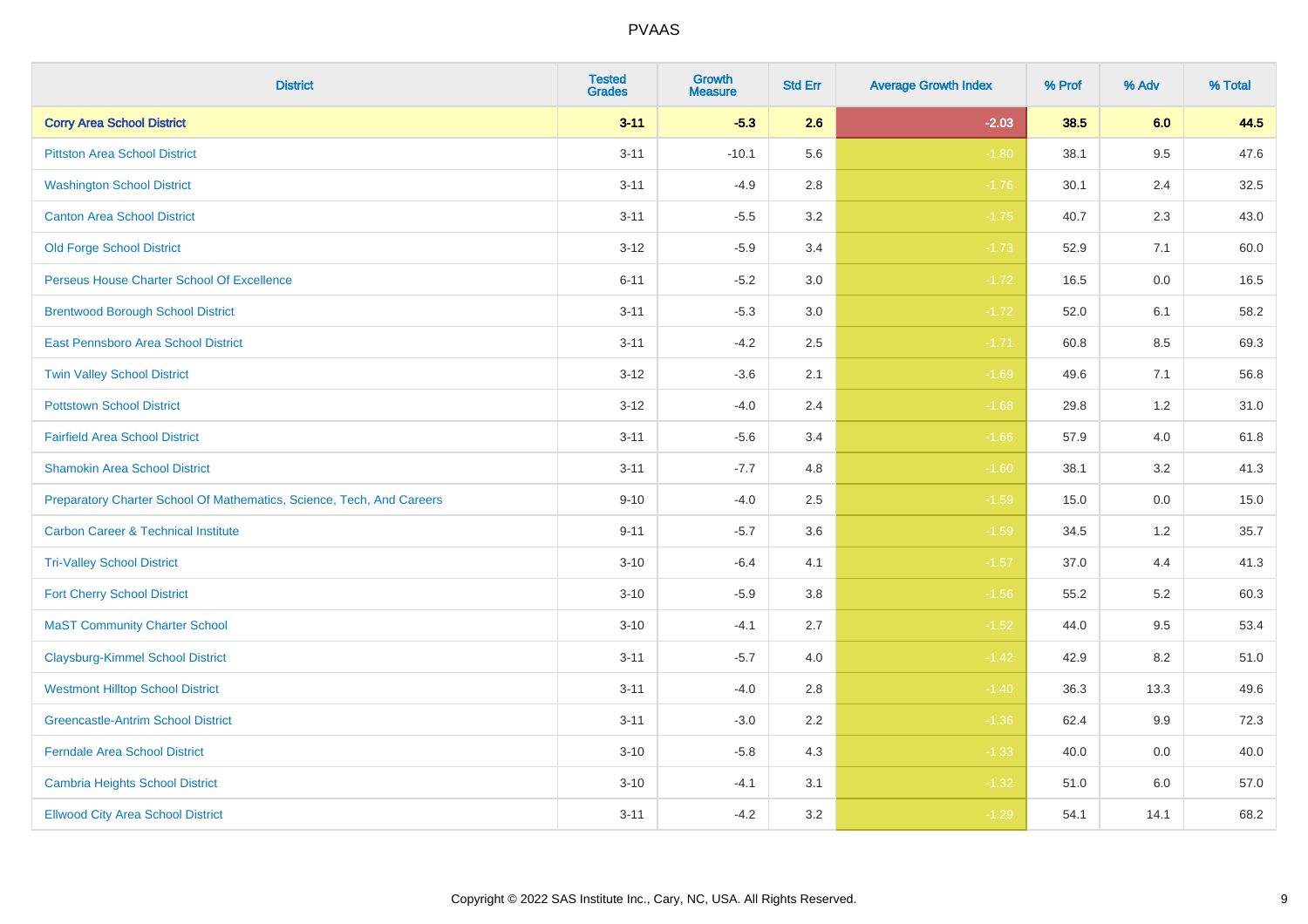| <b>District</b>                              | <b>Tested</b><br><b>Grades</b> | Growth<br><b>Measure</b> | <b>Std Err</b> | <b>Average Growth Index</b> | % Prof | % Adv   | % Total |
|----------------------------------------------|--------------------------------|--------------------------|----------------|-----------------------------|--------|---------|---------|
| <b>Corry Area School District</b>            | $3 - 11$                       | $-5.3$                   | 2.6            | $-2.03$                     | 38.5   | 6.0     | 44.5    |
| <b>Shade-Central City School District</b>    | $3 - 11$                       | $-5.9$                   | 4.6            | $-1.28$                     | 27.8   | 0.0     | 27.8    |
| <b>Bristol Borough School District</b>       | $3 - 12$                       | $-4.3$                   | 3.4            | $-1.27$                     | 39.7   | 1.3     | 41.0    |
| <b>Troy Area School District</b>             | $3 - 10$                       | $-4.3$                   | 3.4            | $-1.26$                     | 43.2   | 5.7     | 48.9    |
| <b>Apollo-Ridge School District</b>          | $3 - 12$                       | $-4.7$                   | 3.7            | $-1.24$                     | 50.0   | 10.0    | 60.0    |
| <b>Elk Lake School District</b>              | $3 - 11$                       | $-4.0$                   | 3.3            | $-1.23$                     | 46.2   | 3.3     | 49.4    |
| <b>Scranton School District</b>              | $3 - 12$                       | $-2.9$                   | 2.4            | $-1.22$                     | 45.6   | 3.6     | 49.1    |
| <b>Riverview School District</b>             | $3 - 11$                       | $-4.6$                   | 3.8            | $-1.20$                     | 57.9   | 15.8    | 73.7    |
| <b>Greater Johnstown School District</b>     | $3 - 11$                       | $-3.1$                   | 2.6            | $-1.19$                     | 26.1   | 0.0     | 26.1    |
| <b>Big Beaver Falls Area School District</b> | $3 - 11$                       | $-3.9$                   | 3.3            | $-1.18$                     | 34.1   | 3.5     | 37.6    |
| <b>Chichester School District</b>            | $3 - 11$                       | $-2.7$                   | 2.3            | $-1.17$                     | 44.6   | 6.6     | 51.2    |
| <b>Chestnut Ridge School District</b>        | $3 - 12$                       | $-3.4$                   | 2.9            | $-1.17$                     | 46.6   | 5.8     | 52.4    |
| <b>Kane Area School District</b>             | $3 - 10$                       | $-3.7$                   | 3.2            | $-1.17$                     | 39.5   | 9.9     | 49.4    |
| <b>Antietam School District</b>              | $3 - 10$                       | $-4.3$                   | 3.8            | $-1.13$                     | 36.4   | 5.4     | 41.8    |
| Jeannette City School District               | $3 - 11$                       | $-4.3$                   | 3.8            | $-1.13$                     | 46.7   | 7.5     | 54.2    |
| <b>Dallas School District</b>                | $3 - 11$                       | $-2.5$                   | 2.2            | $-1.12$                     | 54.9   | $7.6\,$ | 62.4    |
| Juniata Valley School District               | $3 - 11$                       | $-3.9$                   | 3.5            | $-1.10$                     | 44.4   | 3.5     | 47.8    |
| <b>Riverside School District</b>             | $3 - 11$                       | $-3.2$                   | 3.0            | $-1.09$                     | 43.0   | 9.0     | 52.0    |
| Conemaugh Township Area School District      | $3 - 12$                       | $-3.7$                   | 3.4            | $-1.09$                     | 53.8   | 17.6    | 71.4    |
| Oil City Area School District                | $3 - 11$                       | $-2.9$                   | 2.6            | $-1.08$                     | 44.4   | 5.8     | 50.2    |
| <b>Quaker Valley School District</b>         | $3 - 11$                       | $-2.8$                   | 2.6            | $-1.08$                     | 55.2   | 13.2    | 68.4    |
| <b>West Greene School District</b>           | $3 - 11$                       | $-4.5$                   | 4.3            | $-1.04$                     | 36.6   | 7.3     | 43.9    |
| <b>Lewisburg Area School District</b>        | $3 - 11$                       | $-2.7$                   | 2.6            | $-1.03$                     | 57.0   | 18.5    | 75.6    |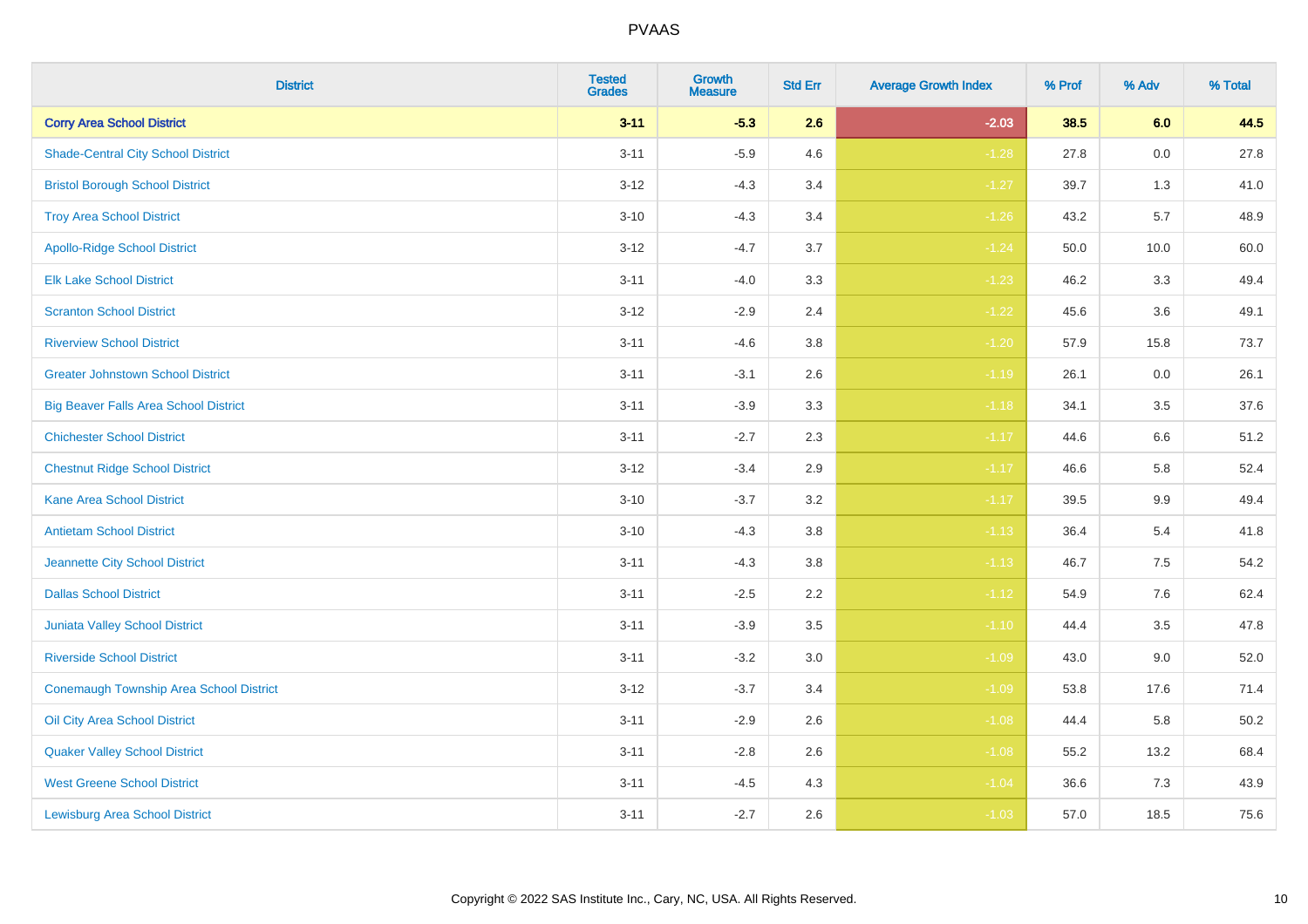| <b>District</b>                               | <b>Tested</b><br><b>Grades</b> | <b>Growth</b><br><b>Measure</b> | <b>Std Err</b> | <b>Average Growth Index</b> | % Prof | % Adv | % Total |
|-----------------------------------------------|--------------------------------|---------------------------------|----------------|-----------------------------|--------|-------|---------|
| <b>Corry Area School District</b>             | $3 - 11$                       | $-5.3$                          | 2.6            | $-2.03$                     | 38.5   | 6.0   | 44.5    |
| <b>Valley Grove School District</b>           | $3 - 10$                       | $-3.7$                          | 3.7            | $-1.01$                     | 51.2   | 6.1   | 57.3    |
| <b>Seneca Valley School District</b>          | $3 - 11$                       | $-1.4$                          | 1.4            | $-0.99$                     | 57.2   | 11.4  | 68.6    |
| <b>North Hills School District</b>            | $3 - 11$                       | $-1.8$                          | 1.8            | $-0.96$                     | 59.1   | 14.1  | 73.2    |
| Imhotep Institute Charter High School         | $9 - 11$                       | $-5.3$                          | 5.8            | $-0.92$                     | 25.0   | 0.0   | 25.0    |
| <b>Wyoming Valley West School District</b>    | $3 - 11$                       | $-2.2$                          | 2.4            | $-0.91$                     | 49.4   | 3.0   | 52.4    |
| <b>Sullivan County School District</b>        | $3 - 10$                       | $-4.0$                          | 4.4            | $-0.90$                     | 66.7   | 2.6   | 69.2    |
| <b>Austin Area School District</b>            | $3 - 11$                       | $-5.7$                          | 6.4            | $-0.90$                     | 33.3   | 5.6   | 38.9    |
| <b>Columbia Borough School District</b>       | $3 - 12$                       | $-3.1$                          | 3.5            | $-0.89$                     | 29.5   | 1.9   | 31.4    |
| <b>Montour School District</b>                | $3 - 11$                       | $-1.8$                          | 2.1            | $-0.88$                     | 61.4   | 15.1  | 76.5    |
| <b>Charleroi School District</b>              | $3 - 11$                       | $-2.6$                          | 3.0            | $-0.86$                     | 55.7   | 7.4   | 63.1    |
| <b>Phoenixville Area School District</b>      | $3 - 11$                       | $-1.7$                          | 2.1            | $-0.83$                     | 59.9   | 10.6  | 70.5    |
| <b>Chartiers Valley School District</b>       | $3 - 11$                       | $-1.7$                          | 2.0            | $-0.81$                     | 54.7   | 8.4   | 63.1    |
| <b>Forest Area School District</b>            | $3 - 11$                       | $-4.4$                          | 5.4            | $-0.81$                     | 36.2   | 2.1   | 38.3    |
| <b>Lebanon School District</b>                | $3 - 11$                       | $-1.6$                          | 1.9            | $-0.80$                     | 24.4   | 2.6   | 27.0    |
| Shenango Area School District                 | $3 - 11$                       | $-2.6$                          | 3.3            | $-0.79$                     | 50.6   | 13.9  | 64.6    |
| <b>Northeast Bradford School District</b>     | $3 - 10$                       | $-3.1$                          | 4.0            | $-0.78$                     | 33.9   | 3.4   | 37.3    |
| <b>Conemaugh Valley School District</b>       | $3 - 12$                       | $-3.2$                          | 4.1            | $-0.78$                     | 48.2   | 5.6   | 53.7    |
| <b>Gillingham Charter School</b>              | $3 - 11$                       | $-4.4$                          | 5.6            | $-0.77$                     | 20.8   | 8.3   | 29.2    |
| <b>Turkeyfoot Valley Area School District</b> | $3-12$                         | $-4.3$                          | 5.6            | $-0.76$                     | 22.0   | 5.1   | 27.1    |
| <b>Bald Eagle Area School District</b>        | $3 - 11$                       | $-2.1$                          | 2.7            | $-0.75$                     | 48.4   | 9.4   | 57.7    |
| Huntingdon Area School District               | $3 - 11$                       | $-2.0$                          | 2.7            | $-0.72$                     | 36.8   | 10.3  | 47.0    |
| Mt Lebanon School District                    | $3 - 11$                       | $-1.0$                          | 1.5            | $-0.70$                     | 61.9   | 24.0  | 85.9    |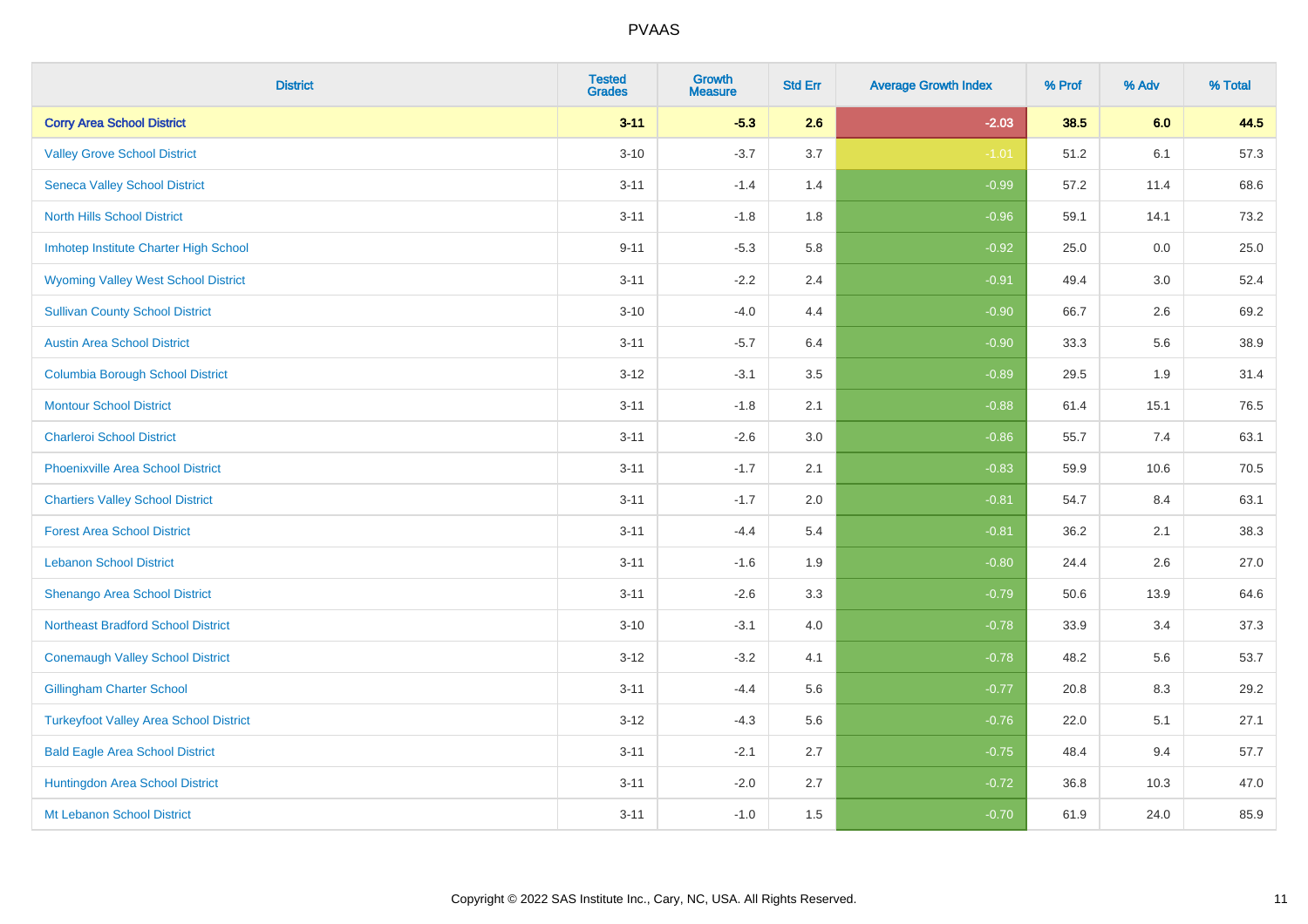| <b>District</b>                                         | <b>Tested</b><br><b>Grades</b> | Growth<br><b>Measure</b> | <b>Std Err</b> | <b>Average Growth Index</b> | % Prof | % Adv   | % Total |
|---------------------------------------------------------|--------------------------------|--------------------------|----------------|-----------------------------|--------|---------|---------|
| <b>Corry Area School District</b>                       | $3 - 11$                       | $-5.3$                   | 2.6            | $-2.03$                     | 38.5   | 6.0     | 44.5    |
| <b>Lehighton Area School District</b>                   | $3 - 11$                       | $-1.6$                   | 2.3            | $-0.70$                     | 51.1   | 5.6     | 56.7    |
| <b>North Pocono School District</b>                     | $3 - 11$                       | $-2.3$                   | 3.4            | $-0.68$                     | 52.0   | 16.4    | 68.5    |
| <b>Cheltenham School District</b>                       | $3 - 11$                       | $-1.4$                   | 2.1            | $-0.67$                     | 46.1   | 10.0    | 56.1    |
| <b>Fannett-Metal School District</b>                    | $3 - 11$                       | $-3.4$                   | 5.1            | $-0.67$                     | 38.7   | 8.1     | 46.8    |
| <b>Susquehanna Community School District</b>            | $3 - 11$                       | $-2.8$                   | 4.2            | $-0.66$                     | 49.4   | 6.9     | 56.3    |
| <b>Burgettstown Area School District</b>                | $3 - 11$                       | $-2.1$                   | 3.4            | $-0.62$                     | 50.0   | 1.4     | 51.4    |
| <b>Clarion-Limestone Area School District</b>           | $3 - 12$                       | $-2.5$                   | 4.1            | $-0.60$                     | 56.8   | 6.8     | 63.6    |
| <b>Manheim Township School District</b>                 | $3 - 12$                       | $-0.9$                   | 1.6            | $-0.58$                     | 53.2   | 15.5    | 68.7    |
| <b>Central Greene School District</b>                   | $3 - 11$                       | $-1.6$                   | 2.8            | $-0.55$                     | 54.2   | 2.8     | 57.0    |
| <b>Mid Valley School District</b>                       | $3 - 10$                       | $-1.7$                   | 3.0            | $-0.55$                     | 45.1   | $7.8\,$ | 52.9    |
| <b>Wyoming Area School District</b>                     | $3 - 10$                       | $-1.3$                   | 2.6            | $-0.50$                     | 53.8   | 10.8    | 64.6    |
| <b>Canon-Mcmillan School District</b>                   | $3 - 11$                       | $-0.8$                   | 1.6            | $-0.50$                     | 58.7   | 15.9    | 74.6    |
| South Side Area School District                         | $3 - 11$                       | $-1.6$                   | 3.3            | $-0.48$                     | 50.0   | 6.8     | 56.8    |
| <b>Elizabethtown Area School District</b>               | $3 - 12$                       | $-0.9$                   | 1.9            | $-0.47$                     | 50.0   | 11.2    | 61.2    |
| Center For Student Learning Charter School At Pennsbury | $6 - 12$                       | $-2.9$                   | 6.1            | $-0.47$                     | 42.9   | 0.0     | 42.9    |
| <b>Conewago Valley School District</b>                  | $3 - 12$                       | $-0.9$                   | 2.0            | $-0.45$                     | 51.7   | 9.6     | 61.3    |
| <b>Bangor Area School District</b>                      | $3 - 12$                       | $-0.9$                   | 2.0            | $-0.43$                     | 44.3   | 4.7     | 49.0    |
| <b>Shaler Area School District</b>                      | $3 - 11$                       | $-0.8$                   | 1.9            | $-0.43$                     | 49.1   | 9.6     | 58.7    |
| North Schuylkill School District                        | $3 - 11$                       | $-1.0$                   | 2.4            | $-0.42$                     | 41.8   | 5.1     | 46.8    |
| <b>Sharpsville Area School District</b>                 | $3 - 11$                       | $-1.4$                   | 3.5            | $-0.40$                     | 55.2   | 13.4    | 68.7    |
| <b>Bellwood-Antis School District</b>                   | $3 - 10$                       | $-1.2$                   | 3.2            | $-0.39$                     | 55.1   | 10.1    | 65.2    |
| <b>Palmerton Area School District</b>                   | $3 - 11$                       | $-1.2$                   | 3.0            | $-0.39$                     | 57.4   | 5.0     | 62.4    |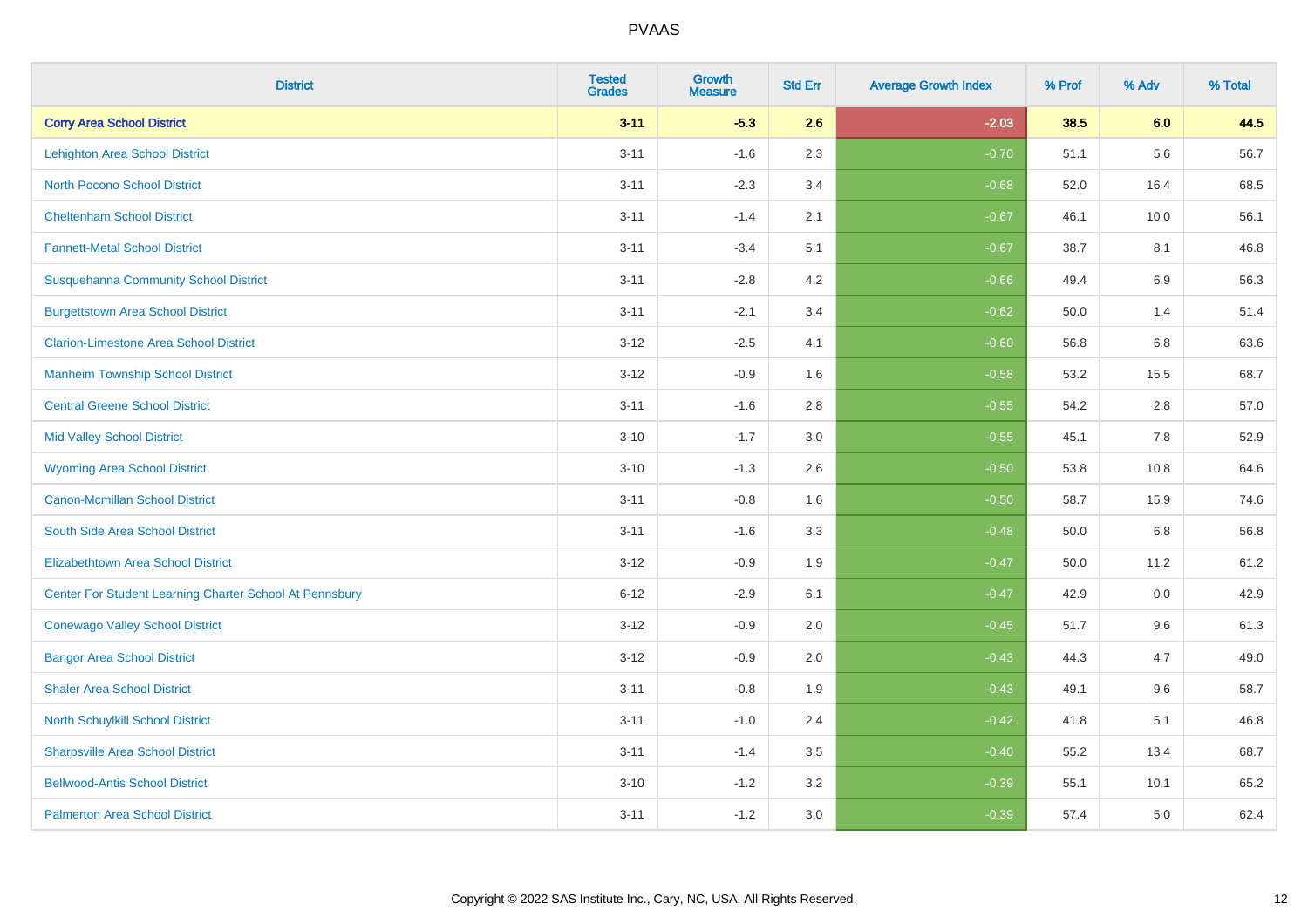| <b>District</b>                                    | <b>Tested</b><br><b>Grades</b> | Growth<br><b>Measure</b> | <b>Std Err</b> | <b>Average Growth Index</b> | % Prof | % Adv   | % Total |
|----------------------------------------------------|--------------------------------|--------------------------|----------------|-----------------------------|--------|---------|---------|
| <b>Corry Area School District</b>                  | $3 - 11$                       | $-5.3$                   | 2.6            | $-2.03$                     | 38.5   | 6.0     | 44.5    |
| Hope For Hyndman Charter School                    | $3 - 11$                       | $-2.0$                   | 6.1            | $-0.32$                     | 33.3   | 0.0     | 33.3    |
| <b>Albert Gallatin Area School District</b>        | $3 - 11$                       | $-0.8$                   | 2.4            | $-0.32$                     | 54.5   | 10.0    | 64.6    |
| <b>Cornell School District</b>                     | $3 - 11$                       | $-1.6$                   | 5.0            | $-0.32$                     | 33.8   | 1.5     | 35.4    |
| <b>Tuscarora School District</b>                   | $3 - 11$                       | $-0.6$                   | 2.3            | $-0.27$                     | 45.1   | 8.1     | 53.2    |
| <b>Penn Manor School District</b>                  | $3 - 11$                       | $-0.4$                   | 1.6            | $-0.25$                     | 51.9   | 12.6    | 64.5    |
| <b>Lakeview School District</b>                    | $3 - 11$                       | $-0.9$                   | 3.7            | $-0.24$                     | 60.3   | 3.2     | 63.5    |
| <b>Glendale School District</b>                    | $3 - 10$                       | $-0.9$                   | 3.7            | $-0.24$                     | 50.0   | 5.4     | 55.4    |
| <b>Girard School District</b>                      | $3 - 11$                       | $-0.6$                   | 2.7            | $-0.22$                     | 53.9   | 15.6    | 69.6    |
| <b>Harrisburg City School District</b>             | $3 - 11$                       | $-0.4$                   | 2.1            | $-0.19$                     | 15.1   | 0.4     | 15.5    |
| <b>Panther Valley School District</b>              | $3 - 12$                       | $-0.6$                   | 3.3            | $-0.19$                     | 47.9   | 4.3     | 52.1    |
| <b>Westinghouse Arts Academy Charter School</b>    | $9 - 10$                       | $-0.7$                   | 3.6            | $-0.19$                     | 59.2   | 8.4     | 67.6    |
| <b>Millville Area School District</b>              | $3 - 12$                       | $-0.9$                   | 4.7            | $-0.18$                     | 51.4   | 5.4     | 56.8    |
| <b>Mount Carmel Area School District</b>           | $3 - 11$                       | $-0.6$                   | 3.1            | $-0.18$                     | 45.3   | 2.1     | 47.4    |
| <b>Crestwood School District</b>                   | $3 - 11$                       | $-0.4$                   | 2.4            | $-0.17$                     | 57.4   | 17.0    | 74.4    |
| Southern Lehigh School District                    | $3 - 11$                       | $-0.4$                   | 2.3            | $-0.17$                     | 66.1   | 11.9    | 78.0    |
| <b>Achievement House Charter School</b>            | $7 - 11$                       | $-0.7$                   | 4.0            | $-0.17$                     | 32.5   | 2.6     | 35.1    |
| <b>Bellefonte Area School District</b>             | $3 - 11$                       | $-0.4$                   | 2.2            | $-0.17$                     | 47.6   | 10.6    | 58.2    |
| <b>Otto-Eldred School District</b>                 | $3 - 11$                       | $-0.7$                   | 4.2            | $-0.15$                     | 56.2   | $6.2\,$ | 62.5    |
| <b>Oley Valley School District</b>                 | $3 - 11$                       | $-0.4$                   | 2.8            | $-0.15$                     | 43.1   | 12.9    | 56.0    |
| Philadelphia Electrical & Tech Charter High School | $10 - 10$                      | $-0.5$                   | 2.9            | $-0.15$                     | 8.8    | 0.0     | 8.8     |
| <b>Central Fulton School District</b>              | $3 - 11$                       | $-0.5$                   | 3.5            | $-0.14$                     | 51.4   | 8.6     | 60.0    |
| <b>Blue Ridge School District</b>                  | $3 - 11$                       | $-0.5$                   | 3.6            | $-0.12$                     | 44.6   | 3.1     | 47.7    |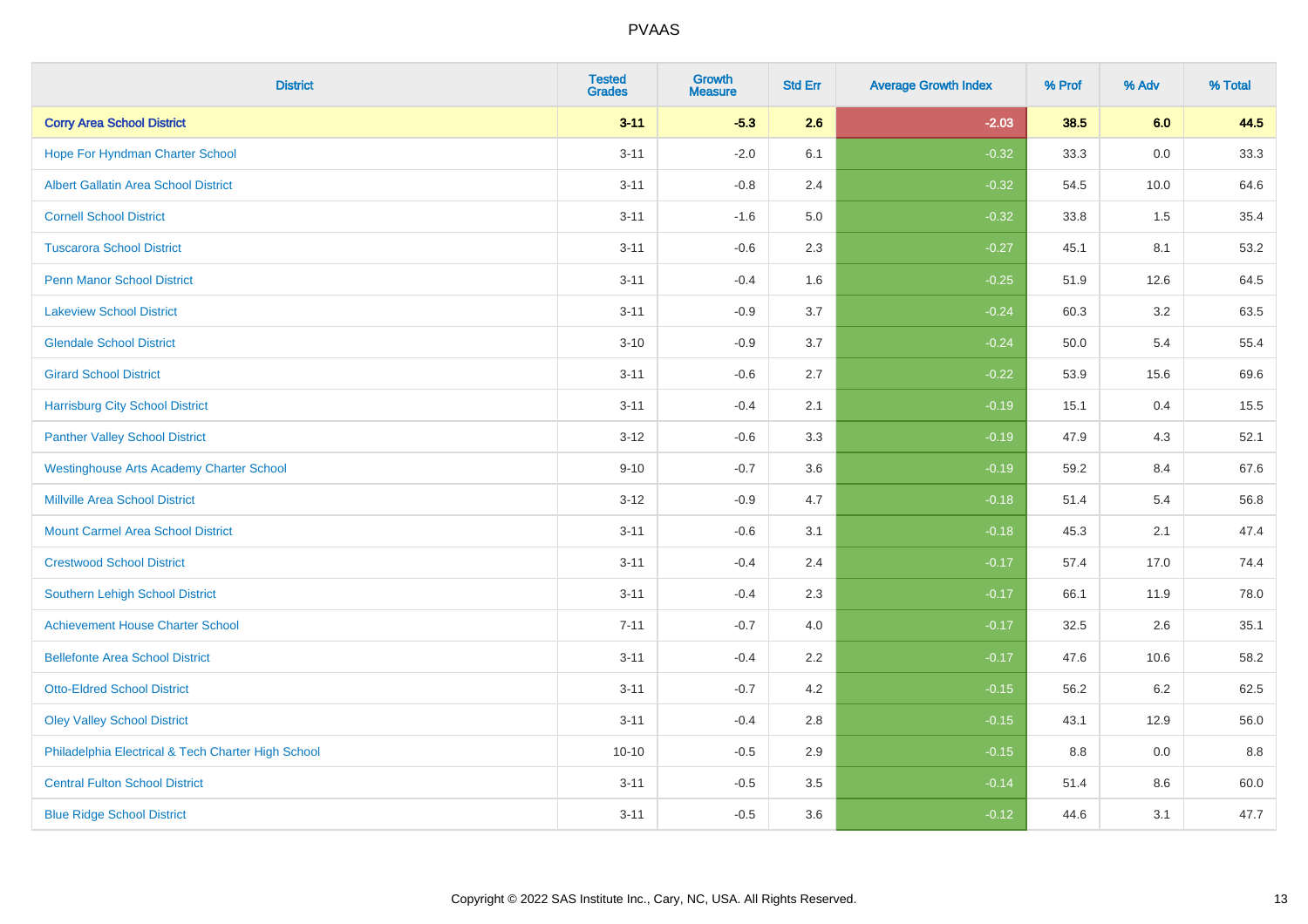| <b>District</b>                          | <b>Tested</b><br><b>Grades</b> | Growth<br><b>Measure</b> | <b>Std Err</b> | <b>Average Growth Index</b> | % Prof | % Adv   | % Total |
|------------------------------------------|--------------------------------|--------------------------|----------------|-----------------------------|--------|---------|---------|
| <b>Corry Area School District</b>        | $3 - 11$                       | $-5.3$                   | 2.6            | $-2.03$                     | 38.5   | 6.0     | 44.5    |
| New Kensington-Arnold School District    | $3 - 11$                       | $-0.4$                   | 3.8            | $-0.10$                     | 40.7   | 3.7     | 44.4    |
| <b>Chester-Upland School District</b>    | $3 - 11$                       | $-0.3$                   | 2.7            | $-0.09$                     | 13.8   | 0.8     | 14.6    |
| <b>Warren County School District</b>     | $3 - 11$                       | $-0.1$                   | 1.8            | $-0.06$                     | 37.2   | 5.3     | 42.6    |
| <b>Mercer Area School District</b>       | $3 - 11$                       | $-0.2$                   | 3.3            | $-0.06$                     | 56.0   | 8.0     | 64.0    |
| <b>Avella Area School District</b>       | $3 - 12$                       | $-0.3$                   | 4.7            | $-0.05$                     | 49.3   | 14.5    | 63.8    |
| <b>Kutztown Area School District</b>     | $3 - 12$                       | $-0.2$                   | 3.2            | $-0.05$                     | 55.4   | 13.3    | 68.7    |
| <b>Susquenita School District</b>        | $3 - 11$                       | $-0.1$                   | 2.8            | $-0.01$                     | 47.7   | 10.1    | 57.8    |
| <b>Penn Cambria School District</b>      | $3 - 11$                       | $-0.0$                   | 2.7            | $-0.01$                     | 61.5   | 7.7     | 69.2    |
| <b>Wilkes-Barre Area School District</b> | $3 - 11$                       | 0.1                      | 3.2            | 0.02                        | 35.5   | 5.4     | 40.9    |
| East Stroudsburg Area School District    | $3 - 11$                       | 0.1                      | 1.6            | 0.05                        | 45.8   | 7.8     | 53.6    |
| <b>West Branch Area School District</b>  | $3 - 11$                       | 0.2                      | 3.8            | 0.05                        | 47.2   | 1.9     | 49.1    |
| <b>Hempfield School District</b>         | $3 - 11$                       | 0.1                      | 1.4            | 0.08                        | 58.2   | $9.9\,$ | 68.2    |
| Insight PA Cyber Charter School          | $3 - 11$                       | 0.7                      | 5.7            | 0.12                        | 50.0   | 4.8     | 54.8    |
| <b>Danville Area School District</b>     | $3 - 11$                       | 0.4                      | 2.6            | 0.15                        | 57.4   | 18.4    | 75.7    |
| <b>Smethport Area School District</b>    | $3 - 12$                       | 0.6                      | 3.9            | 0.15                        | 37.0   | 1.8     | 38.9    |
| Northern Lebanon School District         | $3 - 11$                       | 0.4                      | 2.5            | 0.15                        | 28.0   | 3.0     | 31.0    |
| <b>Brockway Area School District</b>     | $3 - 11$                       | 0.6                      | 3.6            | 0.16                        | 49.2   | 7.7     | 56.9    |
| <b>Reynolds School District</b>          | $3 - 10$                       | 0.5                      | 3.4            | 0.16                        | 52.1   | 7.0     | 59.2    |
| <b>Jersey Shore Area School District</b> | $3 - 11$                       | 0.5                      | 2.6            | 0.21                        | 47.1   | 9.2     | 56.2    |
| <b>Bloomsburg Area School District</b>   | $3 - 10$                       | 0.7                      | 3.0            | 0.23                        | 55.9   | 11.8    | 67.6    |
| <b>Greenville Area School District</b>   | $3 - 11$                       | 0.7                      | 2.9            | 0.26                        | 53.4   | 6.9     | 60.3    |
| <b>Greater Latrobe School District</b>   | $3 - 11$                       | 0.6                      | 1.9            | 0.31                        | 55.5   | 14.1    | 69.5    |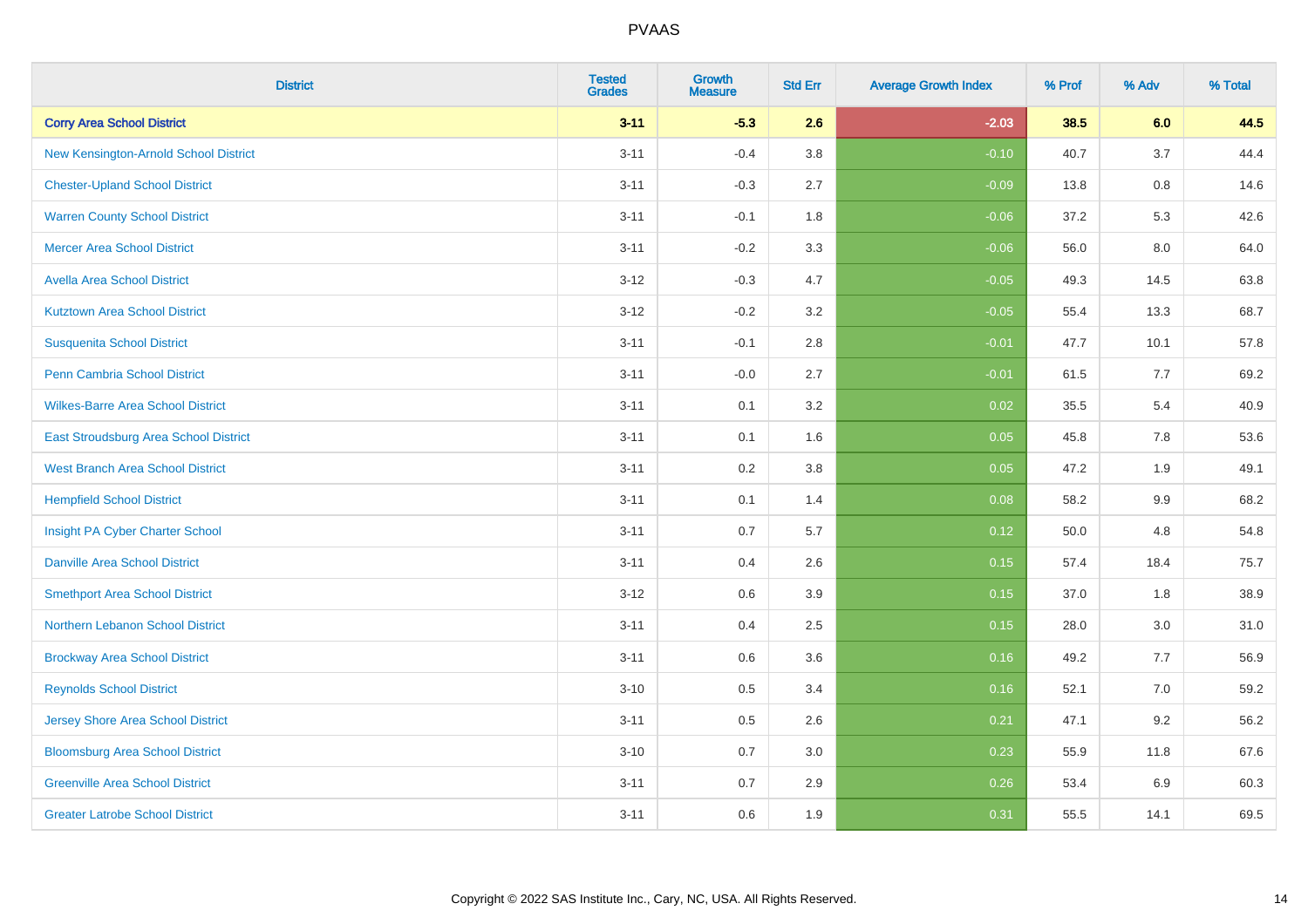| <b>District</b>                                   | <b>Tested</b><br><b>Grades</b> | <b>Growth</b><br><b>Measure</b> | <b>Std Err</b> | <b>Average Growth Index</b> | % Prof | % Adv   | % Total |
|---------------------------------------------------|--------------------------------|---------------------------------|----------------|-----------------------------|--------|---------|---------|
| <b>Corry Area School District</b>                 | $3 - 11$                       | $-5.3$                          | 2.6            | $-2.03$                     | 38.5   | 6.0     | 44.5    |
| Lehigh Valley Academy Regional Charter School     | $3 - 11$                       | 0.7                             | 2.3            | 0.32                        | 46.3   | $5.0\,$ | 51.4    |
| <b>Lower Dauphin School District</b>              | $3 - 11$                       | 0.6                             | 1.9            | 0.33                        | 49.2   | 12.6    | 61.8    |
| <b>Wyomissing Area School District</b>            | $3 - 12$                       | 0.8                             | 2.6            | 0.33                        | 55.7   | 17.6    | 73.3    |
| <b>Mastery Charter School - Thomas Campus</b>     | $3 - 10$                       | 2.1                             | 6.2            | 0.33                        | 28.6   | 0.0     | 28.6    |
| <b>Wallingford-Swarthmore School District</b>     | $3 - 10$                       | 0.9                             | 2.4            | 0.38                        | 64.4   | 22.7    | 87.1    |
| <b>Gateway School District</b>                    | $3 - 11$                       | 0.8                             | 2.2            | 0.38                        | 52.1   | 13.8    | 65.9    |
| <b>Lakeland School District</b>                   | $3 - 11$                       | 1.1                             | 2.8            | 0.38                        | 48.6   | 3.7     | 52.3    |
| <b>South Eastern School District</b>              | $3 - 11$                       | 0.9                             | 2.4            | 0.39                        | 54.8   | 6.6     | 61.4    |
| <b>Tussey Mountain School District</b>            | $3 - 12$                       | 1.5                             | 3.7            | 0.40                        | 38.6   | 1.8     | 40.4    |
| <b>Newport School District</b>                    | $3 - 12$                       | 1.4                             | 3.5            | 0.41                        | 51.5   | 10.3    | 61.8    |
| <b>Galeton Area School District</b>               | $3 - 11$                       | 2.2                             | 5.3            | 0.42                        | 41.3   | 4.4     | 45.6    |
| <b>Mastery Charter High School-Lenfest Campus</b> | $7 - 11$                       | 2.5                             | 5.7            | 0.43                        | 40.0   | $0.0\,$ | 40.0    |
| <b>Union Area School District</b>                 | $3 - 11$                       | 1.9                             | 4.3            | 0.44                        | 61.5   | 0.0     | 61.5    |
| <b>Roberto Clemente Charter School</b>            | $3 - 12$                       | 2.2                             | 4.9            | $\boxed{0.45}$              | 27.5   | $5.0\,$ | 32.5    |
| <b>Purchase Line School District</b>              | $3 - 12$                       | 1.7                             | 3.5            | 0.47                        | 43.1   | 5.4     | 48.5    |
| <b>Upper Adams School District</b>                | $3 - 11$                       | 1.3                             | 2.9            | 0.47                        | 55.2   | 8.6     | 63.8    |
| <b>Hanover Area School District</b>               | $3 - 11$                       | 2.2                             | 4.6            | 0.48                        | 42.9   | 5.7     | 48.6    |
| <b>Radnor Township School District</b>            | $3 - 12$                       | 1.0                             | 2.1            | 0.50                        | 65.0   | 23.2    | 88.2    |
| <b>Union School District</b>                      | $3 - 12$                       | 2.3                             | 4.2            | 0.54                        | 32.6   | 7.0     | 39.5    |
| <b>Schuylkill Valley School District</b>          | $3 - 11$                       | 1.4                             | 2.5            | 0.56                        | 55.1   | 10.2    | 65.3    |
| <b>Forbes Road School District</b>                | $3 - 11$                       | $2.8\,$                         | 5.1            | 0.56                        | 41.4   | 10.3    | 51.7    |
| <b>Commodore Perry School District</b>            | $3 - 11$                       | 3.2                             | 5.5            | 0.58                        | 58.3   | 0.0     | 58.3    |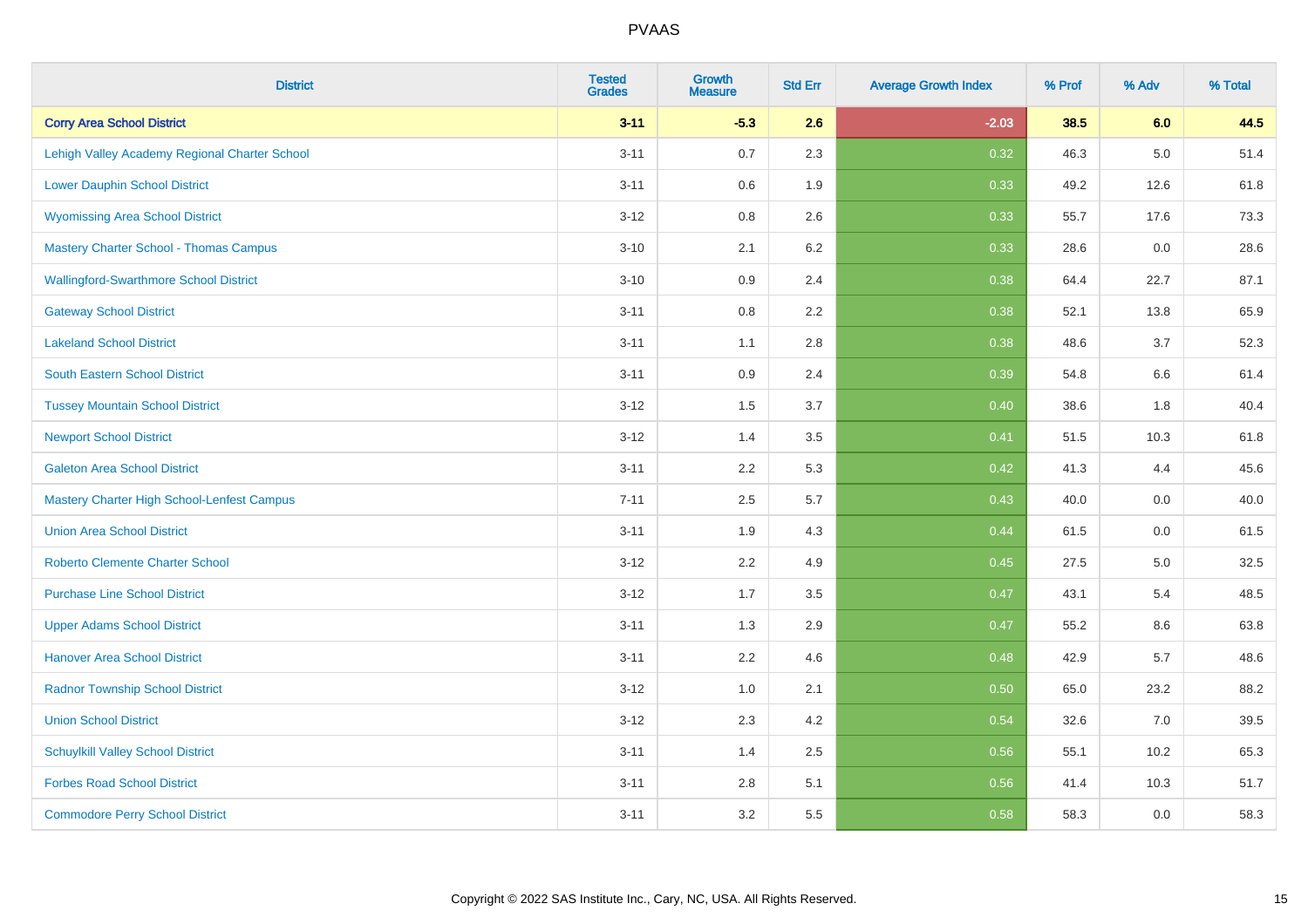| <b>District</b>                                | <b>Tested</b><br><b>Grades</b> | <b>Growth</b><br><b>Measure</b> | <b>Std Err</b> | <b>Average Growth Index</b> | % Prof | % Adv   | % Total |
|------------------------------------------------|--------------------------------|---------------------------------|----------------|-----------------------------|--------|---------|---------|
| <b>Corry Area School District</b>              | $3 - 11$                       | $-5.3$                          | 2.6            | $-2.03$                     | 38.5   | 6.0     | 44.5    |
| <b>Laurel School District</b>                  | $3 - 11$                       | 1.8                             | 3.1            | 0.59                        | 70.1   | $2.3\,$ | 72.4    |
| <b>United School District</b>                  | $3 - 11$                       | 2.1                             | 3.4            | 0.63                        | 60.3   | 6.6     | 66.9    |
| <b>Athens Area School District</b>             | $3 - 11$                       | 1.6                             | 2.5            | 0.64                        | 46.9   | 7.6     | 54.5    |
| <b>Harmony Area School District</b>            | $3 - 10$                       | 4.5                             | 6.3            | 0.72                        | 33.3   | 13.3    | 46.7    |
| <b>Southeastern Greene School District</b>     | $3 - 10$                       | 3.3                             | 4.6            | 0.72                        | 57.6   | 6.1     | 63.6    |
| Urban Pathways 6-12 Charter School             | $6 - 11$                       | 4.8                             | 6.4            | 0.75                        | 28.6   | 0.0     | 28.6    |
| <b>Camp Hill School District</b>               | $3 - 12$                       | 2.3                             | 3.0            | 0.78                        | 53.6   | 17.5    | 71.1    |
| <b>Marple Newtown School District</b>          | $3 - 11$                       | 2.0                             | 2.4            | 0.81                        | 57.6   | 12.8    | 70.4    |
| <b>Mcguffey School District</b>                | $3 - 11$                       | 2.1                             | 2.6            | 0.81                        | 57.7   | 3.1     | 60.8    |
| <b>North Clarion County School District</b>    | $3-12$                         | 3.7                             | 4.3            | 0.85                        | 67.5   | 15.0    | 82.5    |
| <b>West Jefferson Hills School District</b>    | $3 - 11$                       | 1.8                             | 2.1            | 0.88                        | 55.7   | 20.8    | 76.4    |
| South Fayette Township School District         | $3 - 11$                       | 1.7                             | 2.0            | 0.88                        | 61.0   | 26.5    | 87.6    |
| <b>Bedford Area School District</b>            | $3 - 11$                       | 2.5                             | 2.6            | 0.93                        | 48.5   | 10.0    | 58.5    |
| Northwestern Lehigh School District            | $3 - 11$                       | 2.2                             | 2.3            | 0.93                        | 53.3   | 9.7     | 63.0    |
| <b>Keystone School District</b>                | $3 - 11$                       | 3.1                             | 3.3            | 0.94                        | 50.6   | 6.5     | 57.1    |
| <b>Baldwin-Whitehall School District</b>       | $3 - 11$                       | 1.8                             | 1.9            | 0.94                        | 58.6   | 8.6     | 67.1    |
| <b>Clairton City School District</b>           | $3 - 11$                       | 3.5                             | 3.7            | 0.95                        | 13.4   | 0.0     | 13.4    |
| <b>Lower Moreland Township School District</b> | $3 - 11$                       | 2.0                             | 2.2            | 0.95                        | 62.8   | 17.0    | 79.8    |
| <b>Berlin Brothersvalley School District</b>   | $3 - 11$                       | 4.0                             | 4.2            | 0.96                        | 48.8   | 14.0    | 62.8    |
| <b>Hopewell Area School District</b>           | $3 - 11$                       | 2.6                             | 2.7            | 0.97                        | 58.4   | 4.0     | 62.4    |
| <b>Bensalem Township School District</b>       | $3 - 11$                       | 1.6                             | 1.6            | 0.98                        | 38.8   | 8.3     | 47.1    |
| Lehigh Career & Technical Institute            | $10 - 12$                      | 5.6                             | 5.6            | 0.99                        | 78.3   | 0.0     | 78.3    |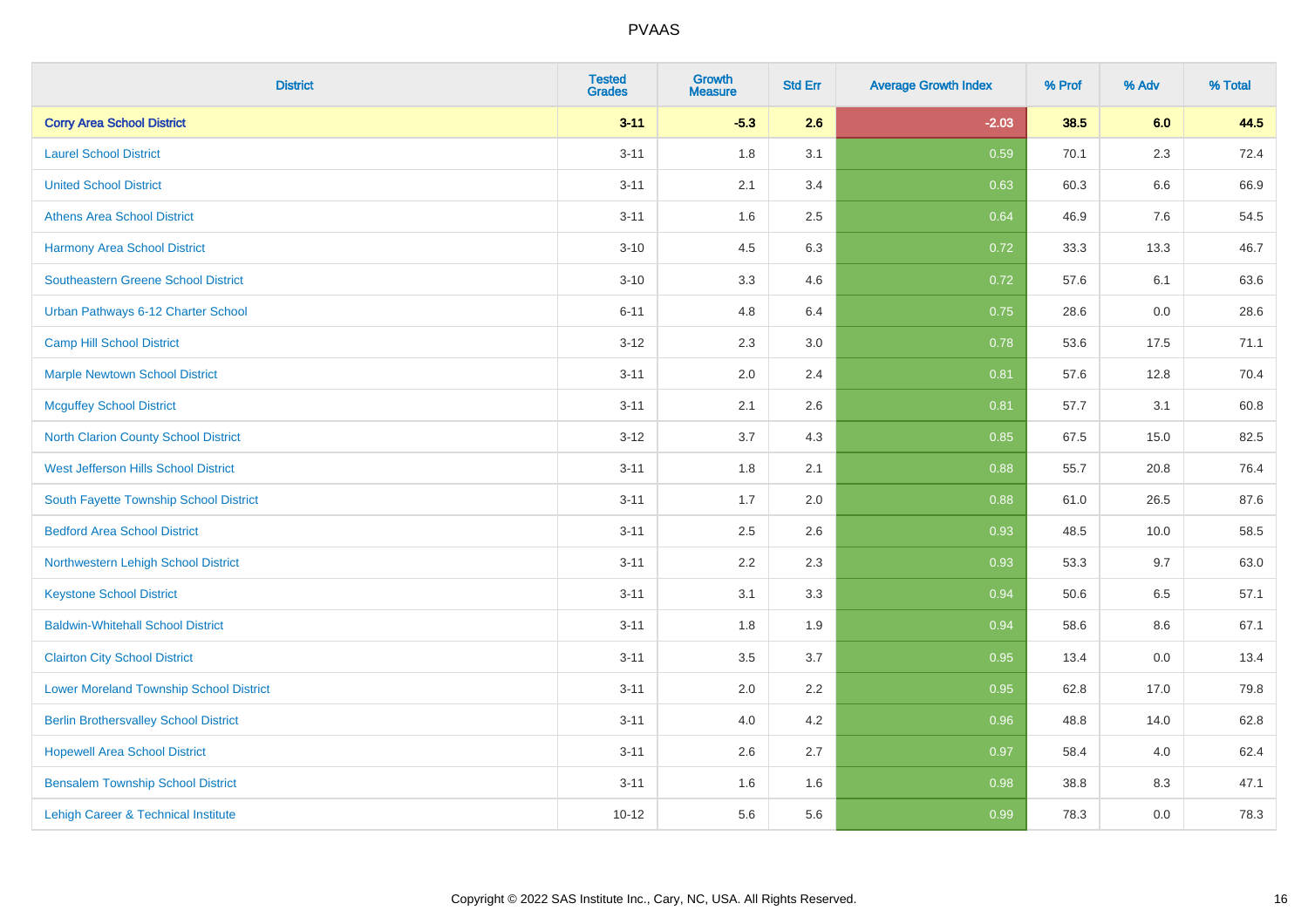| <b>District</b>                                | <b>Tested</b><br><b>Grades</b> | <b>Growth</b><br><b>Measure</b> | <b>Std Err</b> | <b>Average Growth Index</b> | % Prof | % Adv | % Total |
|------------------------------------------------|--------------------------------|---------------------------------|----------------|-----------------------------|--------|-------|---------|
| <b>Corry Area School District</b>              | $3 - 11$                       | $-5.3$                          | 2.6            | $-2.03$                     | 38.5   | 6.0   | 44.5    |
| <b>Mastery Charter School - Pickett Campus</b> | $6 - 10$                       | 5.6                             | 5.7            | 1.00                        | 27.8   | 0.0   | 27.8    |
| <b>Tunkhannock Area School District</b>        | $3 - 11$                       | 2.3                             | 2.2            | 1.01                        | 44.9   | 9.6   | 54.6    |
| <b>Manheim Central School District</b>         | $3 - 11$                       | 2.1                             | 2.1            | 1.01                        | 53.2   | 11.6  | 64.8    |
| <b>Franklin Regional School District</b>       | $3 - 11$                       | 2.0                             | 1.9            | 1.02                        | 66.7   | 15.5  | 82.1    |
| <b>Williamsport Area School District</b>       | $3 - 11$                       | 1.9                             | 1.8            | 1.04                        | 44.1   | 12.8  | 56.9    |
| <b>General Mclane School District</b>          | $3 - 11$                       | 3.1                             | 2.9            | 1.07                        | 62.3   | 4.9   | 67.2    |
| Meyersdale Area School District                | $3 - 11$                       | 4.2                             | 4.0            | 1.07                        | 43.1   | 6.9   | 50.0    |
| Leechburg Area School District                 | $3 - 11$                       | 4.4                             | 4.0            | 1.09                        | 47.8   | 19.6  | 67.4    |
| Morrisville Borough School District            | $3 - 11$                       | 4.8                             | 4.3            | 1.10                        | 30.2   | 2.3   | 32.6    |
| <b>Tidioute Community Charter School</b>       | $3 - 11$                       | 5.7                             | 5.1            | 1.11                        | 34.4   | 21.9  | 56.2    |
| Esperanza Cyber Charter School                 | $3 - 11$                       | 7.1                             | 6.1            | 1.16                        | 9.1    | 0.0   | 9.1     |
| <b>Central Cambria School District</b>         | $3 - 11$                       | $3.0\,$                         | 2.5            | 1.17                        | 56.2   | 9.7   | 66.0    |
| <b>Shanksville-Stonycreek School District</b>  | $3 - 10$                       | 7.0                             | 5.9            | 1.20                        | 64.7   | 17.6  | 82.4    |
| <b>Port Allegany School District</b>           | $3 - 11$                       | 4.4                             | 3.6            | 1.21                        | 28.1   | 9.4   | 37.5    |
| <b>Halifax Area School District</b>            | $3 - 11$                       | 4.7                             | 3.9            | 1.22                        | 61.5   | 9.6   | 71.2    |
| <b>Woodland Hills School District</b>          | $3 - 12$                       | 3.2                             | 2.6            | 1.22                        | 31.4   | 3.6   | 35.0    |
| <b>Line Mountain School District</b>           | $3 - 11$                       | 4.1                             | 3.2            | 1.27                        | 52.9   | 9.2   | 62.1    |
| <b>Donegal School District</b>                 | $3 - 12$                       | 3.1                             | 2.4            | 1.29                        | 60.6   | 9.1   | 69.7    |
| <b>Fairview School District</b>                | $3 - 11$                       | 3.4                             | 2.6            | 1.32                        | 57.2   | 17.6  | 74.8    |
| <b>Spring Cove School District</b>             | $3 - 11$                       | 3.4                             | 2.5            | 1.33                        | 47.8   | 12.7  | 60.4    |
| <b>Ligonier Valley School District</b>         | $3 - 11$                       | 4.2                             | 3.1            | 1.34                        | 59.1   | 10.3  | 69.5    |
| Mastery Charter School - Shoemaker Campus      | $7 - 10$                       | 4.1                             | 3.0            | 1.34                        | 20.9   | 3.3   | 24.2    |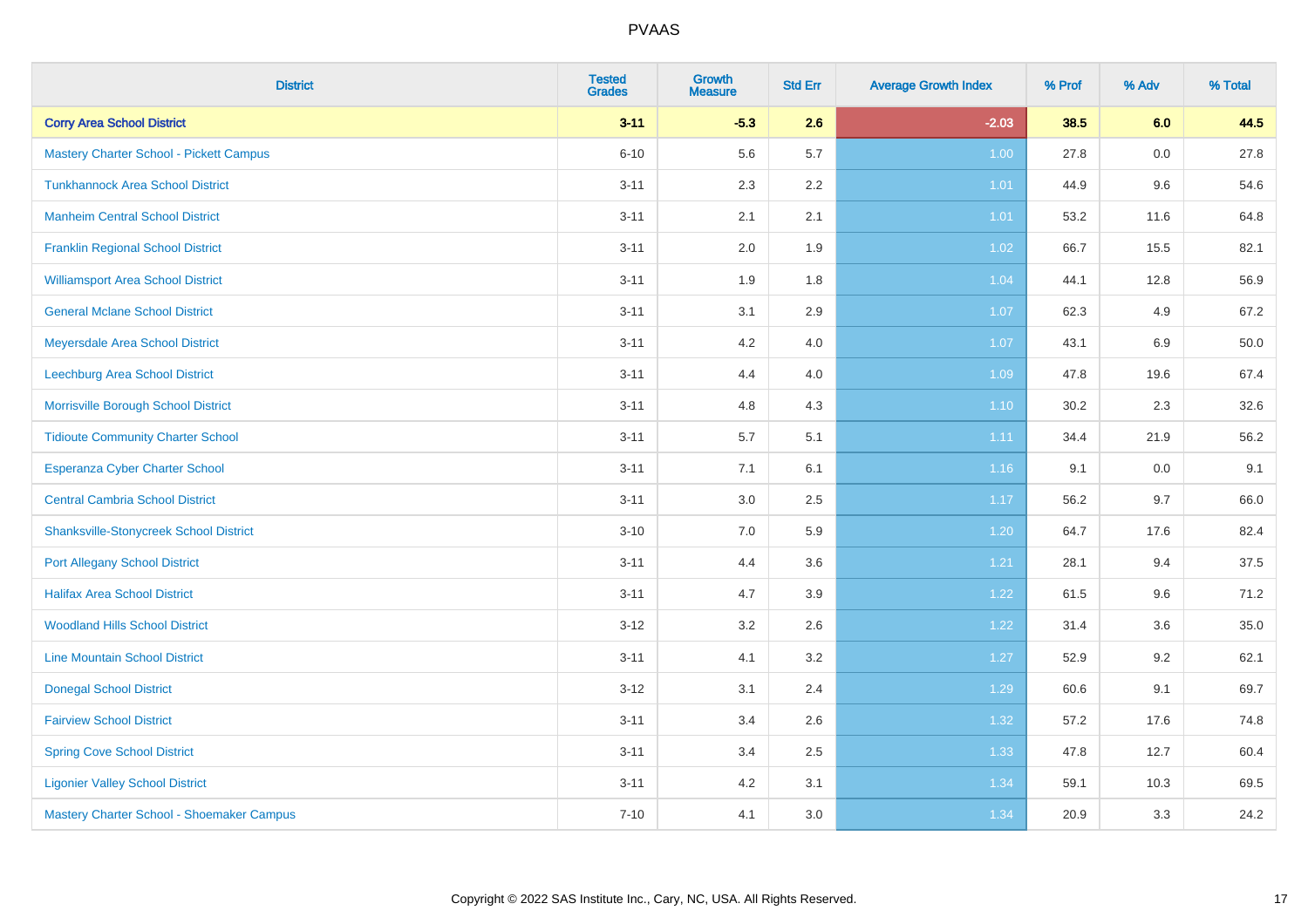| <b>District</b>                                    | <b>Tested</b><br><b>Grades</b> | <b>Growth</b><br><b>Measure</b> | <b>Std Err</b> | <b>Average Growth Index</b> | % Prof | % Adv | % Total |
|----------------------------------------------------|--------------------------------|---------------------------------|----------------|-----------------------------|--------|-------|---------|
| <b>Corry Area School District</b>                  | $3 - 11$                       | $-5.3$                          | 2.6            | $-2.03$                     | 38.5   | 6.0   | 44.5    |
| <b>Pottsgrove School District</b>                  | $3 - 11$                       | $2.8\,$                         | 2.0            | 1.35                        | 44.0   | 10.0  | 53.9    |
| <b>MaST Community Charter School II</b>            | $3 - 10$                       | 4.4                             | 3.2            | 1.37                        | 28.4   | 3.4   | 31.8    |
| <b>West York Area School District</b>              | $3 - 12$                       | 3.2                             | 2.3            | 1.38                        | 53.8   | 4.4   | 58.2    |
| Capital Area School for the Arts Charter School    | $9 - 11$                       | 5.8                             | 4.1            | 1.39                        | 59.3   | 18.6  | 78.0    |
| <b>KIPP Dubois Charter School</b>                  | $9 - 10$                       | 4.7                             | 3.3            | 1.40                        | 31.0   | 1.4   | 32.4    |
| <b>Lincoln Park Performing Arts Charter School</b> | $7 - 11$                       | 3.6                             | 2.5            | 1.42                        | 59.6   | 14.7  | 74.3    |
| <b>Methacton School District</b>                   | $3 - 11$                       | 2.5                             | 1.7            | 1.43                        | 62.5   | 16.4  | 79.0    |
| <b>Towanda Area School District</b>                | $3 - 11$                       | 4.0                             | 2.8            | 1.44                        | 39.4   | 6.6   | 46.0    |
| <b>Punxsutawney Area School District</b>           | $3 - 11$                       | 4.2                             | 2.9            | $1.45$                      | 55.0   | 5.5   | 60.6    |
| <b>Everett Area School District</b>                | $3 - 11$                       | 5.0                             | 3.4            | 1.47                        | 60.5   | 1.3   | 61.8    |
| <b>New Brighton Area School District</b>           | $3 - 11$                       | 4.6                             | 3.1            | $1.47$                      | 60.9   | 5.8   | 66.7    |
| <b>Loyalsock Township School District</b>          | $3 - 12$                       | 4.2                             | 2.8            | 1.47                        | 54.3   | 2.1   | 56.4    |
| <b>Burrell School District</b>                     | $3 - 11$                       | 4.5                             | 3.1            | 1.48                        | 58.5   | 13.8  | 72.3    |
| <b>Warrior Run School District</b>                 | $3 - 11$                       | 4.6                             | 3.0            | 1.51                        | 40.9   | 8.1   | 49.0    |
| <b>Armstrong School District</b>                   | $3 - 11$                       | 2.6                             | 1.7            | 1.53                        | 51.5   | 6.1   | 57.6    |
| <b>South Butler County School District</b>         | $3 - 10$                       | 3.9                             | 2.5            | 1.54                        | 53.1   | 16.6  | 69.7    |
| <b>Pleasant Valley School District</b>             | $3 - 11$                       | 3.1                             | 2.0            | 1.57                        | 57.2   | 5.5   | 62.8    |
| <b>Hermitage School District</b>                   | $3 - 12$                       | $3.8\,$                         | 2.4            | 1.60                        | 57.5   | 9.3   | 66.8    |
| Esperanza Academy Charter School                   | $4 - 11$                       | 4.0                             | 2.5            | 1.61                        | 32.4   | 0.7   | 33.1    |
| Millersburg Area School District                   | $3 - 11$                       | 6.2                             | 3.8            | 1.63                        | 51.8   | 7.4   | 59.3    |
| <b>Conrad Weiser Area School District</b>          | $3 - 11$                       | 3.6                             | 2.2            | 1.63                        | 52.1   | 2.1   | 54.2    |
| Allegheny-Clarion Valley School District           | $3 - 10$                       | 7.8                             | 4.7            | 1.65                        | 53.3   | 3.3   | 56.7    |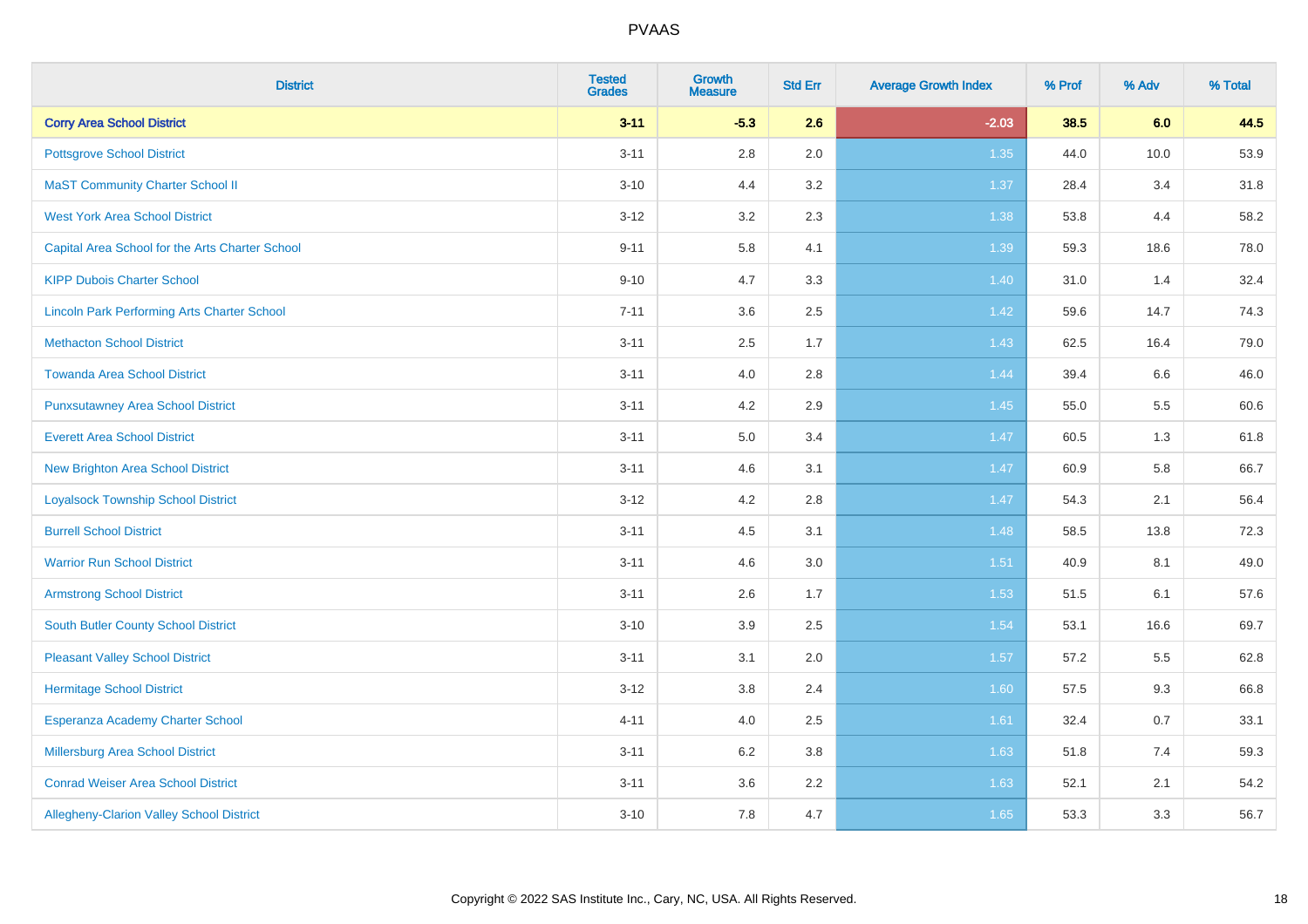| <b>District</b>                           | <b>Tested</b><br><b>Grades</b> | Growth<br><b>Measure</b> | <b>Std Err</b> | <b>Average Growth Index</b> | % Prof | % Adv   | % Total  |
|-------------------------------------------|--------------------------------|--------------------------|----------------|-----------------------------|--------|---------|----------|
| <b>Corry Area School District</b>         | $3 - 11$                       | $-5.3$                   | 2.6            | $-2.03$                     | 38.5   | 6.0     | 44.5     |
| <b>Central Bucks School District</b>      | $3 - 11$                       | 1.6                      | 0.9            | 1.66                        | 63.0   | 16.8    | 79.8     |
| <b>Oswayo Valley School District</b>      | $3-12$                         | 8.5                      | 5.0            | 1.68                        | 50.0   | 16.7    | 66.7     |
| <b>Reach Cyber Charter School</b>         | $3 - 11$                       | 8.1                      | 4.7            | 1.72                        | 42.4   | 4.6     | 47.0     |
| <b>Northgate School District</b>          | $3 - 11$                       | 6.3                      | 3.6            | 1.73                        | 53.3   | 16.7    | 70.0     |
| <b>Bentworth School District</b>          | $3 - 11$                       | 5.7                      | 3.2            | 1.75                        | 44.2   | 19.5    | 63.6     |
| <b>Salisbury Township School District</b> | $3 - 11$                       | 6.3                      | 3.6            | 1.77                        | 46.2   | $6.6\,$ | 52.8     |
| York Academy Regional Charter School      | $3 - 11$                       | 9.0                      | 5.0            | 1.79                        | 55.2   | 0.0     | 55.2     |
| <b>Sto-Rox School District</b>            | $3 - 10$                       | $6.6\,$                  | 3.7            | 1.80                        | 13.4   | 0.0     | 13.4     |
| <b>Laurel Highlands School District</b>   | $3 - 11$                       | 4.3                      | 2.4            | 1.81                        | 44.9   | 9.6     | 54.5     |
| <b>Hanover Public School District</b>     | $3 - 11$                       | 5.2                      | 2.8            | 1.83                        | 52.2   | 14.4    | 66.7     |
| <b>Blacklick Valley School District</b>   | $3 - 11$                       | $8.0\,$                  | 4.3            | 1.85                        | 34.1   | 0.0     | 34.1     |
| <b>Monessen City School District</b>      | $3 - 10$                       | 8.3                      | 4.5            | 1.85                        | 42.9   | 2.9     | 45.7     |
| <b>Uniontown Area School District</b>     | $3 - 11$                       | 6.0                      | 3.2            | 1.87                        | 62.4   | 5.9     | 68.2     |
| <b>Sharon City School District</b>        | $3 - 11$                       | 4.9                      | 2.6            | 1.87                        | 48.2   | 5.3     | 53.4     |
| <b>Steel Valley School District</b>       | $3 - 11$                       | 6.5                      | 3.4            | 1.89                        | 50.7   | 5.6     | 56.3     |
| <b>Western Wayne School District</b>      | $3 - 11$                       | 5.6                      | 2.9            | 1.93                        | 41.3   | 17.4    | 58.7     |
| <b>Pottsville Area School District</b>    | $3-12$                         | 4.4                      | 2.3            | 1.94                        | 44.8   | 5.4     | $50.2\,$ |
| <b>Beaver Area School District</b>        | $3 - 10$                       | 4.7                      | 2.4            | 1.94                        | 57.4   | 16.8    | 74.2     |
| <b>West Allegheny School District</b>     | $3-12$                         | 4.0                      | 2.1            | 1.96                        | 63.1   | 15.7    | 78.8     |
| <b>Central Valley School District</b>     | $3 - 10$                       | $4.8\,$                  | 2.4            | 1.98                        | 56.9   | 9.0     | 65.9     |
| Altoona Area School District              | $3 - 12$                       | 3.3                      | 1.6            | 1.99                        | 47.7   | 8.2     | 55.9     |
| <b>Blackhawk School District</b>          | $3 - 11$                       | 4.7                      | 2.3            | 2.01                        | 55.8   | 8.8     | 64.6     |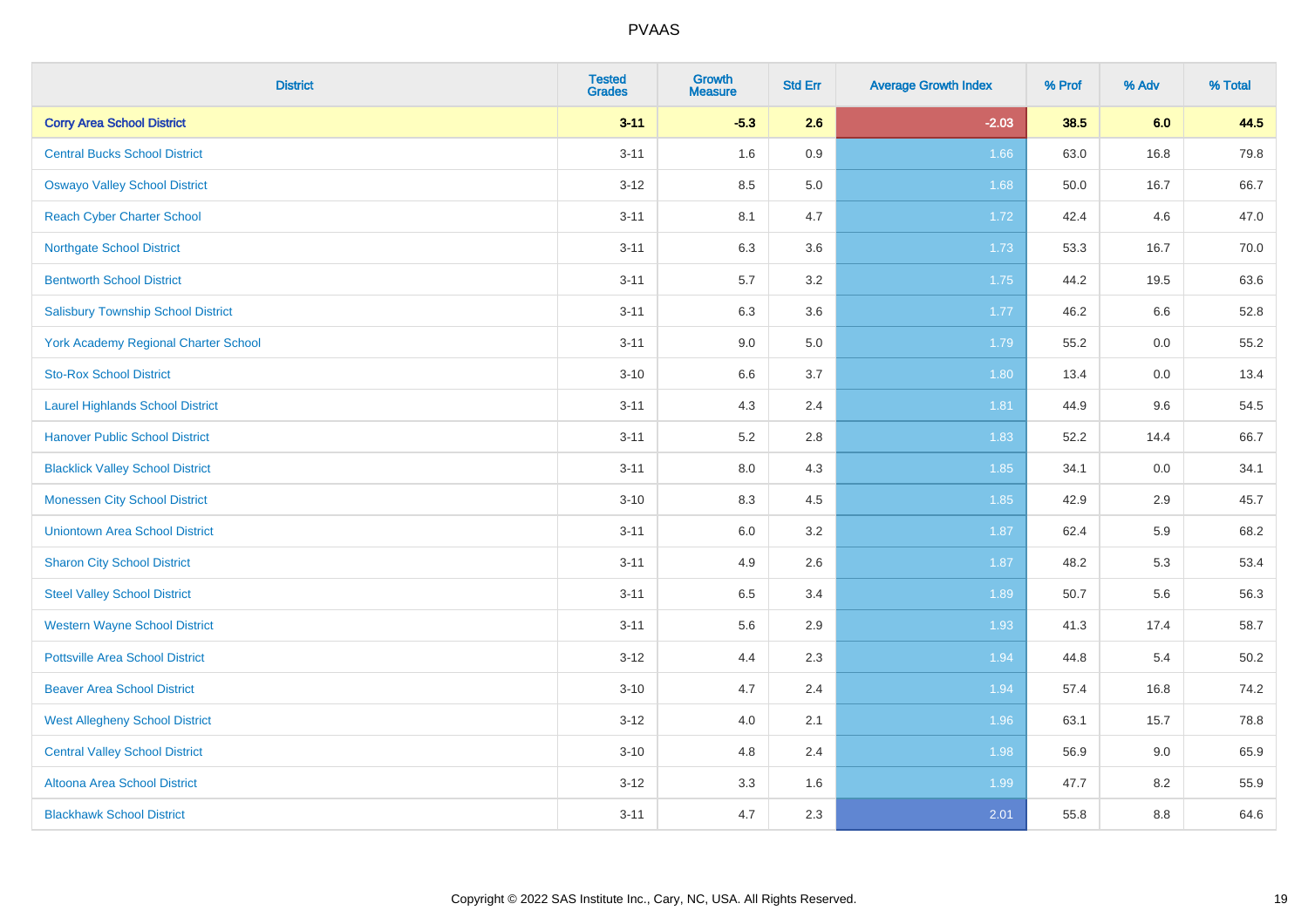| <b>District</b>                                        | <b>Tested</b><br><b>Grades</b> | <b>Growth</b><br><b>Measure</b> | <b>Std Err</b> | <b>Average Growth Index</b> | % Prof | % Adv | % Total |
|--------------------------------------------------------|--------------------------------|---------------------------------|----------------|-----------------------------|--------|-------|---------|
| <b>Corry Area School District</b>                      | $3 - 11$                       | $-5.3$                          | 2.6            | $-2.03$                     | 38.5   | 6.0   | 44.5    |
| <b>Chester Charter Scholars Academy Charter School</b> | $3 - 12$                       | 8.4                             | 4.1            | 2.03                        | 23.4   | 0.0   | 23.4    |
| Dr Robert Ketterer Charter School Inc                  | $6 - 12$                       | 10.1                            | 5.0            | 2.04                        | 14.9   | 0.4   | 15.3    |
| <b>Millcreek Township School District</b>              | $3 - 11$                       | 3.1                             | 1.5            | 2.06                        | 55.6   | 14.2  | 69.7    |
| <b>Coudersport Area School District</b>                | $3 - 11$                       | 7.7                             | 3.7            | 2.06                        | 55.7   | 8.2   | 63.9    |
| <b>Keystone Oaks School District</b>                   | $3 - 11$                       | 5.5                             | 2.6            | 2.07                        | 53.2   | 12.1  | 65.4    |
| South Western School District                          | $3 - 12$                       | 3.9                             | 1.9            | 2.08                        | 60.2   | 8.1   | 68.3    |
| <b>Grove City Area School District</b>                 | $3 - 12$                       | 5.1                             | 2.4            | 2.09                        | 36.4   | 16.5  | 52.8    |
| <b>Eastern Lancaster County School District</b>        | $3 - 12$                       | 4.5                             | 2.2            | 2.09                        | 46.3   | 11.4  | 57.6    |
| <b>Muhlenberg School District</b>                      | $3 - 10$                       | 4.0                             | 1.9            | 2.10                        | 34.2   | 2.6   | 36.8    |
| Community Academy Of Philadelphia Charter School       | $3 - 11$                       | 5.8                             | 2.7            | 2.12                        | 26.7   | 0.9   | 27.6    |
| Pennsylvania Leadership Charter School                 | $3 - 11$                       | 4.6                             | 2.2            | 2.13                        | 55.4   | 11.2  | 66.7    |
| <b>Allegheny Valley School District</b>                | $3 - 11$                       | 8.5                             | 3.9            | 2.17                        | 53.1   | 12.2  | 65.3    |
| <b>Carlynton School District</b>                       | $3 - 11$                       | 7.3                             | 3.3            | 2.22                        | 41.0   | 10.5  | 51.6    |
| Pennsylvania Distance Learning Charter School          | $3 - 12$                       | 9.3                             | 4.2            | 2.22                        | 42.2   | 3.1   | 45.3    |
| Lincoln Leadership Academy Charter School              | $3 - 12$                       | 14.2                            | 6.4            | 2.22                        | 23.5   | 0.0   | 23.5    |
| <b>Carbondale Area School District</b>                 | $3 - 10$                       | 7.4                             | 3.3            | 2.25                        | 56.6   | 2.6   | 59.2    |
| <b>Agora Cyber Charter School</b>                      | $3 - 11$                       | 5.8                             | 2.6            | 2.28                        | 42.8   | 6.6   | 49.4    |
| <b>Wilson Area School District</b>                     | $3 - 11$                       | 6.0                             | 2.6            | 2.30                        | 48.7   | 8.5   | 57.2    |
| <b>Brookville Area School District</b>                 | $3 - 11$                       | 6.9                             | 3.0            | 2.30                        | 55.2   | 15.6  | 70.8    |
| <b>Richland School District</b>                        | $3 - 11$                       | 6.7                             | 2.9            | 2.33                        | 62.2   | 19.2  | 81.4    |
| <b>Collegium Charter School</b>                        | $3 - 10$                       | 5.9                             | 2.5            | 2.33                        | 38.1   | 7.9   | 46.0    |
| <b>Governor Mifflin School District</b>                | $3 - 11$                       | 4.1                             | 1.8            | 2.33                        | 42.5   | 7.2   | 49.7    |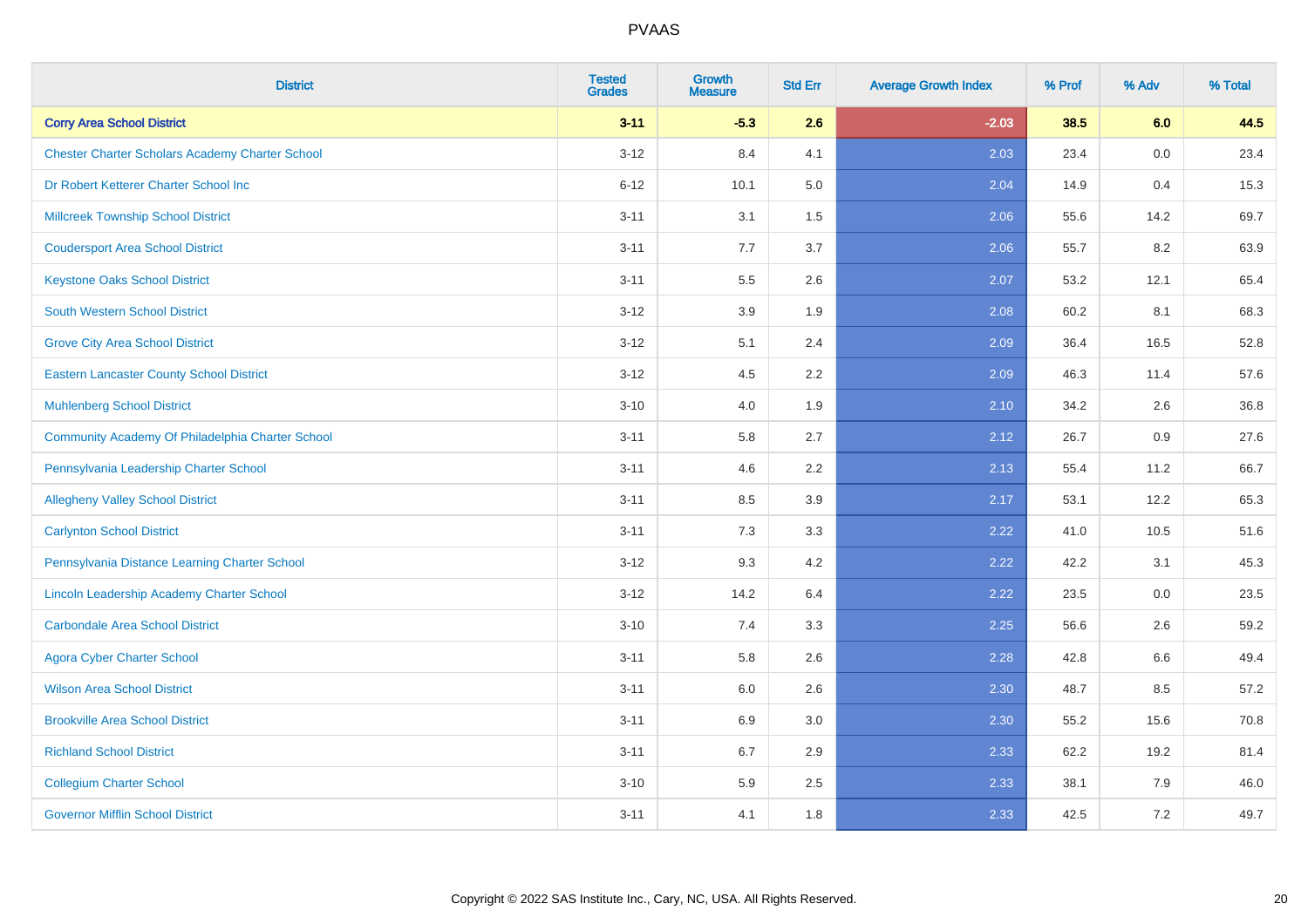| <b>District</b>                             | <b>Tested</b><br><b>Grades</b> | <b>Growth</b><br><b>Measure</b> | <b>Std Err</b> | <b>Average Growth Index</b> | % Prof | % Adv | % Total |
|---------------------------------------------|--------------------------------|---------------------------------|----------------|-----------------------------|--------|-------|---------|
| <b>Corry Area School District</b>           | $3 - 11$                       | $-5.3$                          | 2.6            | $-2.03$                     | 38.5   | 6.0   | 44.5    |
| <b>Franklin Area School District</b>        | $3 - 11$                       | 6.6                             | 2.8            | 2.34                        | 48.2   | 4.5   | 52.7    |
| <b>Hampton Township School District</b>     | $3 - 11$                       | 5.1                             | 2.2            | 2.35                        | 54.0   | 28.2  | 82.2    |
| <b>New Foundations Charter School</b>       | $3 - 11$                       | 5.4                             | 2.2            | 2.41                        | 47.2   | 2.5   | 49.8    |
| People For People Charter School            | $3 - 12$                       | 13.3                            | 5.5            | 2.43                        | 13.5   | 0.0   | 13.5    |
| <b>Wattsburg Area School District</b>       | $3 - 11$                       | 6.5                             | 2.7            | 2.43                        | 42.7   | 7.6   | 50.3    |
| <b>Belle Vernon Area School District</b>    | $3 - 11$                       | 6.5                             | 2.6            | 2.44                        | 55.6   | 11.1  | 66.7    |
| <b>Belmont Charter School</b>               | $3 - 10$                       | 16.0                            | 6.5            | 2.45                        | 64.3   | 0.0   | 64.3    |
| <b>Bethlehem-Center School District</b>     | $3 - 10$                       | 8.1                             | 3.3            | 2.46                        | 35.1   | 1.4   | 36.5    |
| Wilmington Area School District             | $3 - 11$                       | 7.5                             | 3.0            | 2.48                        | 55.1   | 5.1   | 60.2    |
| <b>Shenandoah Valley School District</b>    | $3 - 11$                       | 9.7                             | 3.9            | 2.49                        | 28.3   | 5.0   | 33.3    |
| 21st Century Cyber Charter School           | $6 - 12$                       | 5.7                             | 2.3            | 2.50                        | 56.7   | 8.3   | 65.0    |
| Northampton Area School District            | $3 - 11$                       | 4.0                             | 1.6            | 2.51                        | 52.3   | 10.8  | 63.1    |
| <b>Clarion Area School District</b>         | $3 - 11$                       | 10.3                            | 4.1            | 2.51                        | 45.4   | 14.6  | 60.0    |
| Renaissance Academy Charter School          | $3 - 11$                       | 8.3                             | 3.3            | 2.54                        | 45.6   | 22.8  | 68.4    |
| New Hope-Solebury School District           | $3 - 11$                       | 7.5                             | 2.9            | 2.57                        | 68.2   | 22.7  | 90.9    |
| <b>Penncrest School District</b>            | $3 - 11$                       | 5.7                             | 2.2            | 2.57                        | 47.2   | 7.1   | 54.3    |
| <b>Kennett Consolidated School District</b> | $3 - 11$                       | 4.8                             | 1.8            | 2.61                        | 52.5   | 10.7  | 63.2    |
| <b>Wyalusing Area School District</b>       | $3 - 12$                       | 8.8                             | 3.3            | 2.68                        | 54.6   | 11.7  | 66.2    |
| <b>Spring Grove Area School District</b>    | $3 - 11$                       | 5.6                             | 2.1            | 2.68                        | 55.1   | 15.0  | 70.1    |
| <b>Multicultural Academy Charter School</b> | $9 - 11$                       | 9.5                             | 3.5            | 2.69                        | 22.0   | 0.0   | 22.0    |
| <b>Homer-Center School District</b>         | $3 - 11$                       | 9.7                             | 3.6            | 2.70                        | 45.1   | 17.2  | 62.3    |
| <b>Mars Area School District</b>            | $3 - 10$                       | 5.7                             | 2.1            | 2.75                        | 57.9   | 18.2  | 76.1    |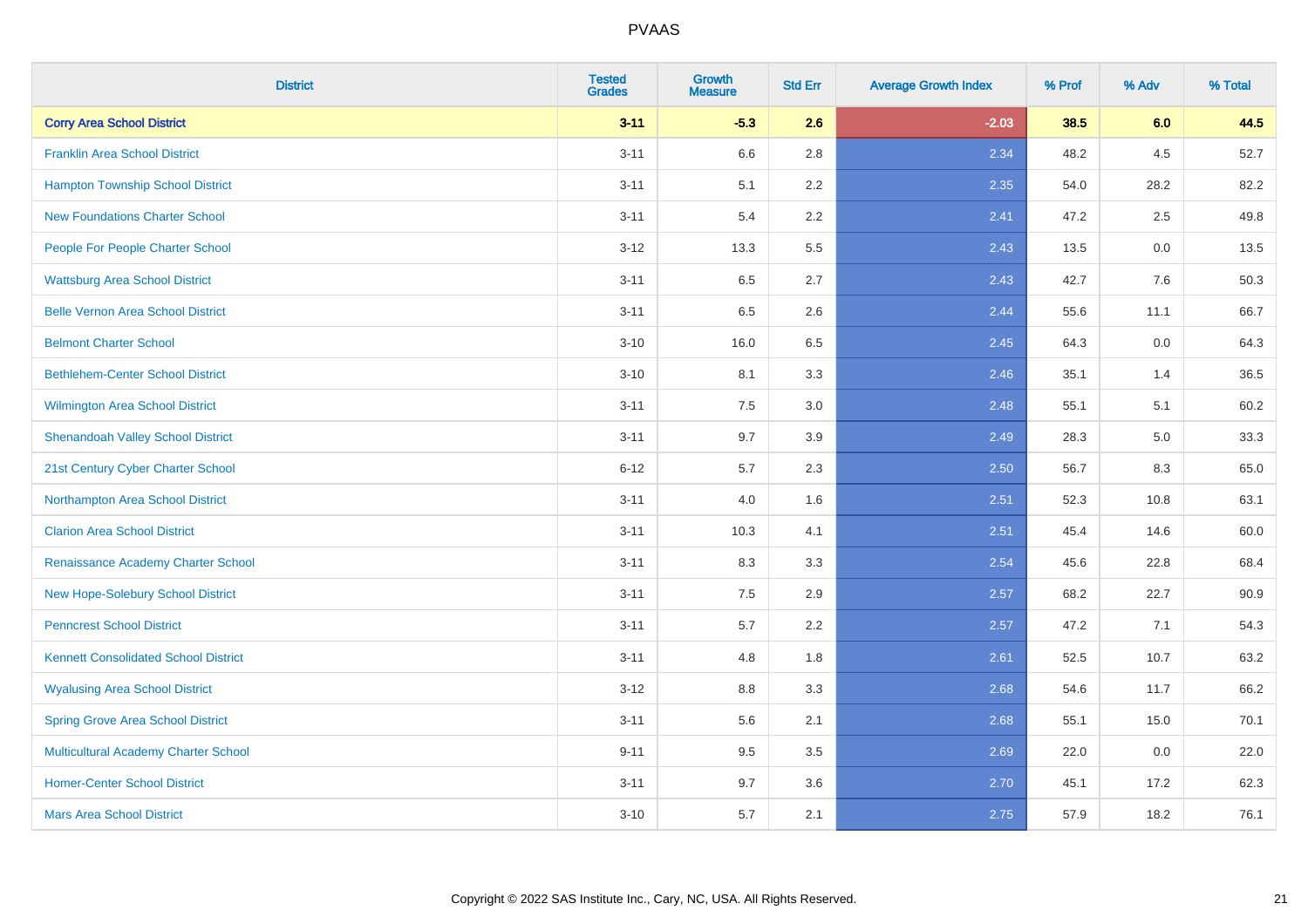| <b>District</b>                                | <b>Tested</b><br><b>Grades</b> | <b>Growth</b><br><b>Measure</b> | <b>Std Err</b> | <b>Average Growth Index</b> | % Prof | % Adv | % Total |
|------------------------------------------------|--------------------------------|---------------------------------|----------------|-----------------------------|--------|-------|---------|
| <b>Corry Area School District</b>              | $3 - 11$                       | $-5.3$                          | 2.6            | $-2.03$                     | 38.5   | 6.0   | 44.5    |
| <b>Warwick School District</b>                 | $3 - 11$                       | 5.2                             | 1.9            | 2.76                        | 46.4   | 17.0  | 63.3    |
| <b>Peters Township School District</b>         | $3 - 11$                       | 5.0                             | 1.8            | 2.76                        | 59.8   | 26.1  | 85.9    |
| Lehigh Valley Charter High School For The Arts | $9 - 10$                       | $7.3$                           | 2.6            | 2.82                        | 62.3   | 18.2  | 80.5    |
| <b>Jenkintown School District</b>              | $3 - 11$                       | 12.5                            | 4.4            | 2.84                        | 54.6   | 29.6  | 84.1    |
| <b>Hempfield Area School District</b>          | $3 - 12$                       | 4.6                             | 1.6            | 2.86                        | 53.5   | 20.1  | 73.6    |
| Daniel Boone Area School District              | $3 - 12$                       | 5.7                             | 2.0            | 2.88                        | 51.0   | 11.5  | 62.6    |
| <b>Stroudsburg Area School District</b>        | $3 - 11$                       | 5.5                             | 1.9            | 2.88                        | 48.1   | 4.2   | 52.3    |
| <b>Hollidaysburg Area School District</b>      | $3 - 11$                       | 6.0                             | 2.1            | 2.88                        | 57.1   | 12.3  | 69.4    |
| <b>Dover Area School District</b>              | $3-12$                         | 6.0                             | 2.1            | 2.94                        | 52.2   | 6.0   | 58.2    |
| Palmyra Area School District                   | $3 - 11$                       | 5.6                             | 1.9            | 2.96                        | 56.4   | 15.6  | 72.0    |
| <b>Montgomery Area School District</b>         | $3 - 11$                       | 10.7                            | 3.6            | 2.96                        | 48.7   | 12.4  | 61.1    |
| <b>Neshaminy School District</b>               | $3 - 11$                       | 4.0                             | 1.3            | 3.02                        | 58.7   | 9.5   | 68.2    |
| Northeastern York School District              | $3 - 11$                       | 5.9                             | 2.0            | 3.03                        | 51.1   | 16.6  | 67.6    |
| Saint Marys Area School District               | $3 - 11$                       | 7.8                             | 2.6            | 3.04                        | 57.0   | 8.2   | 65.2    |
| <b>Northern Cambria School District</b>        | $3 - 11$                       | 10.0                            | 3.3            | 3.04                        | 47.4   | 5.1   | 52.6    |
| <b>Cranberry Area School District</b>          | $3-12$                         | 9.2                             | 3.0            | 3.04                        | 47.5   | 10.2  | 57.6    |
| <b>Connellsville Area School District</b>      | $3 - 11$                       | 6.1                             | 2.0            | 3.05                        | 45.4   | 7.8   | 53.2    |
| <b>Ephrata Area School District</b>            | $3 - 11$                       | 5.6                             | 1.8            | 3.12                        | 54.7   | 9.5   | 64.2    |
| <b>Avon Grove Charter School</b>               | $3 - 11$                       | 9.0                             | 2.9            | 3.13                        | 58.8   | 16.7  | 75.5    |
| <b>Bethel Park School District</b>             | $3 - 11$                       | 5.6                             | 1.8            | 3.18                        | 65.3   | 18.6  | 83.9    |
| <b>Jamestown Area School District</b>          | $3 - 11$                       | 13.5                            | 4.2            | 3.19                        | 64.4   | 13.3  | 77.8    |
| <b>Sayre Area School District</b>              | $3 - 11$                       | 11.2                            | 3.5            | 3.20                        | 52.2   | 7.5   | 59.7    |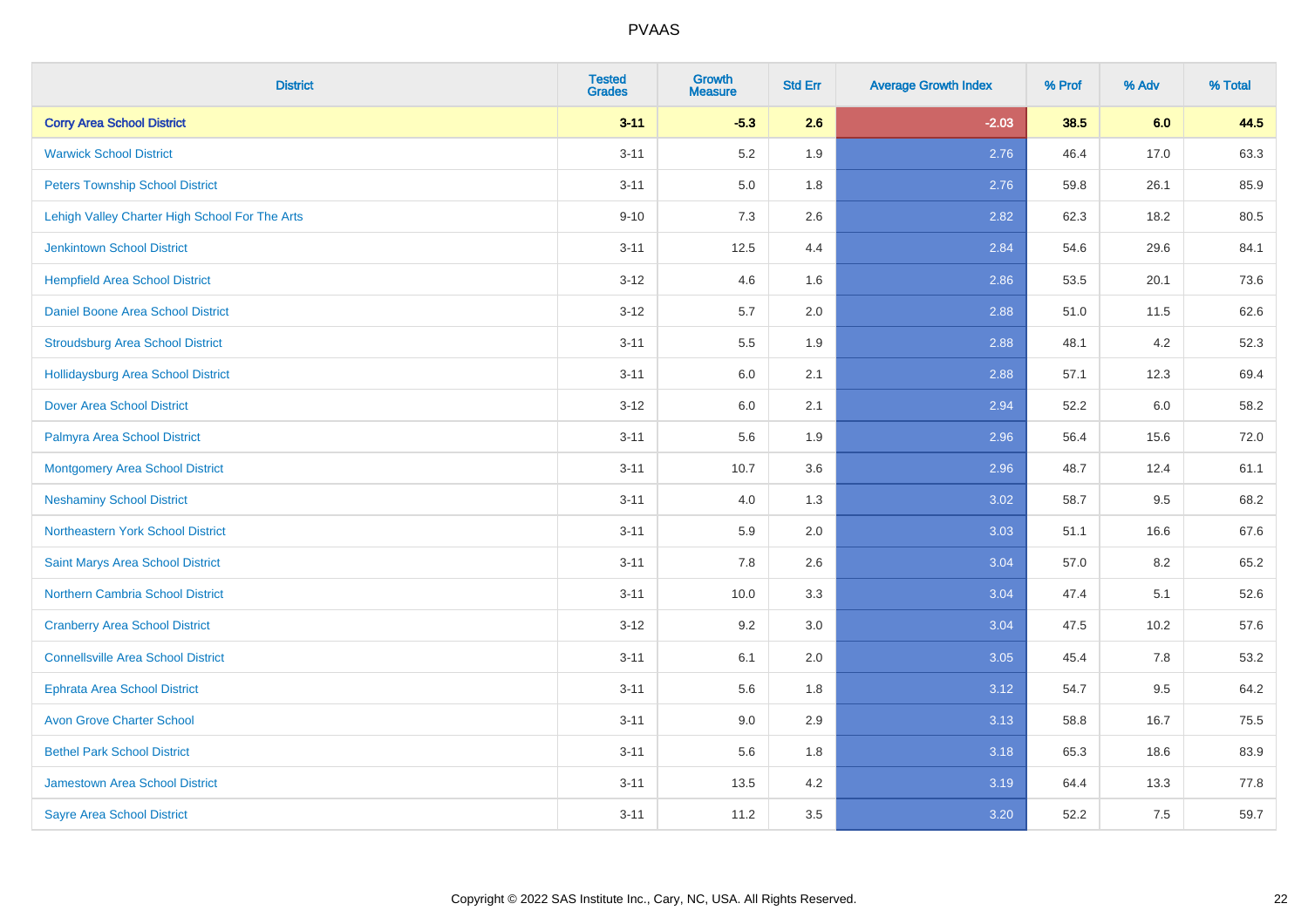| <b>District</b>                               | <b>Tested</b><br><b>Grades</b> | Growth<br><b>Measure</b> | <b>Std Err</b> | <b>Average Growth Index</b> | % Prof | % Adv | % Total |
|-----------------------------------------------|--------------------------------|--------------------------|----------------|-----------------------------|--------|-------|---------|
| <b>Corry Area School District</b>             | $3 - 11$                       | $-5.3$                   | 2.6            | $-2.03$                     | 38.5   | 6.0   | 44.5    |
| <b>Wayne Highlands School District</b>        | $3 - 11$                       | 7.8                      | 2.4            | 3.23                        | 52.3   | 13.1  | 65.4    |
| <b>Tech Freire Charter School</b>             | $9 - 11$                       | 9.3                      | 2.9            | 3.26                        | 18.0   | 1.1   | 19.1    |
| <b>East Penn School District</b>              | $3 - 11$                       | 4.1                      | 1.3            | 3.27                        | 55.8   | 11.5  | 67.3    |
| Mechanicsburg Area School District            | $3 - 11$                       | 5.9                      | 1.8            | 3.29                        | 57.2   | 13.7  | 70.9    |
| <b>Central Dauphin School District</b>        | $3 - 11$                       | 4.4                      | 1.3            | 3.32                        | 53.3   | 7.4   | 60.7    |
| Mastery Charter School - Hardy Williams       | $3 - 11$                       | 11.4                     | 3.4            | 3.33                        | 44.3   | 5.7   | 50.0    |
| Pennsylvania Virtual Charter School           | $3 - 11$                       | 11.8                     | 3.5            | 3.37                        | 56.5   | 11.1  | 67.6    |
| <b>School Lane Charter School</b>             | $3 - 11$                       | 12.4                     | 3.6            | 3.43                        | 59.1   | 9.8   | 68.9    |
| <b>Whitehall-Coplay School District</b>       | $3 - 11$                       | 6.1                      | 1.8            | 3.45                        | 49.3   | 7.4   | 56.6    |
| Ambridge Area School District                 | $3-12$                         | 9.1                      | 2.6            | 3.46                        | 50.4   | 10.7  | 61.1    |
| Pen Argyl Area School District                | $3-12$                         | 9.2                      | 2.7            | 3.46                        | 50.0   | 12.6  | 62.6    |
| Selinsgrove Area School District              | $3 - 12$                       | 8.3                      | 2.3            | 3.54                        | 56.8   | 10.0  | 66.8    |
| <b>West Shore School District</b>             | $3-12$                         | 5.0                      | 1.4            | 3.59                        | 54.2   | 9.4   | 63.6    |
| <b>Hamburg Area School District</b>           | $3 - 11$                       | 8.9                      | 2.5            | 3.63                        | 43.5   | 8.2   | 51.7    |
| <b>Eastern York School District</b>           | $3 - 11$                       | 9.6                      | 2.6            | 3.71                        | 56.3   | 12.6  | 68.9    |
| <b>Mckeesport Area School District</b>        | $3-12$                         | 9.0                      | 2.4            | 3.72                        | 31.0   | 4.5   | 35.5    |
| <b>Midd-West School District</b>              | $3 - 11$                       | 10.3                     | 2.7            | 3.80                        | 58.0   | 13.4  | 71.4    |
| <b>Octorara Area School District</b>          | $3 - 11$                       | 9.1                      | 2.4            | 3.82                        | 52.1   | 8.5   | 60.6    |
| <b>Eastern Lebanon County School District</b> | $3 - 11$                       | 8.6                      | 2.2            | 3.84                        | 48.8   | 11.4  | 60.3    |
| <b>Allentown City School District</b>         | $3 - 12$                       | 5.3                      | 1.4            | 3.88                        | 25.3   | 2.7   | 28.0    |
| <b>Freeport Area School District</b>          | $3 - 10$                       | 9.7                      | 2.5            | 3.91                        | 57.5   | 17.8  | 75.3    |
| <b>Lake-Lehman School District</b>            | $3 - 11$                       | 10.8                     | 2.7            | 3.93                        | 55.3   | 7.9   | 63.2    |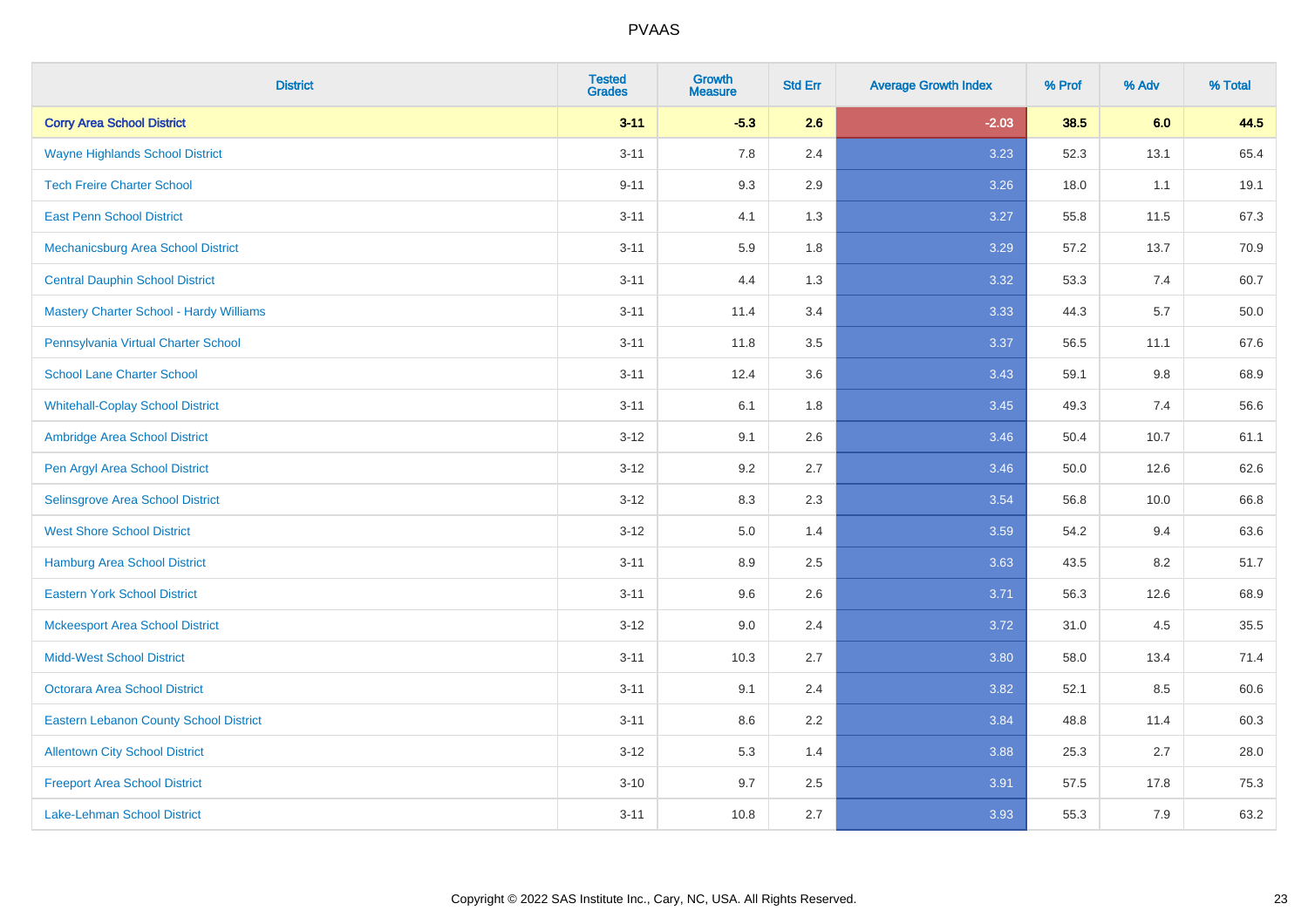| <b>District</b>                                    | <b>Tested</b><br><b>Grades</b> | <b>Growth</b><br><b>Measure</b> | <b>Std Err</b> | <b>Average Growth Index</b> | % Prof | % Adv | % Total |
|----------------------------------------------------|--------------------------------|---------------------------------|----------------|-----------------------------|--------|-------|---------|
| <b>Corry Area School District</b>                  | $3 - 11$                       | $-5.3$                          | 2.6            | $-2.03$                     | 38.5   | 6.0   | 44.5    |
| <b>William Penn School District</b>                | $3 - 12$                       | 8.3                             | 2.1            | 3.99                        | 35.6   | 3.0   | 38.7    |
| <b>Greater Nanticoke Area School District</b>      | $3 - 12$                       | 11.2                            | 2.8            | 4.01                        | 38.0   | 12.4  | 50.4    |
| <b>Greenwood School District</b>                   | $3 - 11$                       | 15.9                            | 3.9            | 4.11                        | 50.0   | 25.0  | 75.0    |
| <b>Montoursville Area School District</b>          | $3 - 12$                       | 10.8                            | 2.5            | 4.24                        | 44.6   | 20.1  | 64.8    |
| <b>Moon Area School District</b>                   | $3 - 11$                       | 8.2                             | 1.9            | 4.25                        | 58.7   | 18.5  | 77.2    |
| <b>Centennial School District</b>                  | $3 - 10$                       | 7.1                             | 1.7            | 4.29                        | 50.1   | 8.7   | 58.9    |
| <b>Parkland School District</b>                    | $3 - 11$                       | 5.3                             | 1.2            | 4.30                        | 58.0   | 22.3  | 80.4    |
| <b>Iroquois School District</b>                    | $3 - 11$                       | 13.1                            | 3.0            | 4.35                        | 48.2   | 7.8   | 56.0    |
| <b>Spring-Ford Area School District</b>            | $3 - 11$                       | 6.0                             | 1.3            | 4.46                        | 60.8   | 16.5  | 77.4    |
| Northern Bedford County School District            | $3 - 11$                       | 16.5                            | 3.6            | 4.58                        | 51.7   | 20.0  | 71.7    |
| <b>Littlestown Area School District</b>            | $3 - 11$                       | 11.4                            | 2.5            | 4.62                        | 55.2   | 10.4  | 65.6    |
| Pocono Mountain School District                    | $3 - 12$                       | $6.8\,$                         | 1.5            | 4.62                        | 45.8   | 5.0   | 50.7    |
| <b>Upper Darby School District</b>                 | $3 - 12$                       | 6.9                             | 1.5            | 4.62                        | 45.0   | 6.7   | 51.7    |
| <b>Conestoga Valley School District</b>            | $3 - 11$                       | 8.7                             | 1.8            | 4.69                        | 60.3   | 13.5  | 73.8    |
| <b>Derry Area School District</b>                  | $3 - 11$                       | 13.2                            | 2.8            | 4.69                        | 60.0   | 12.5  | 72.5    |
| <b>Fort Leboeuf School District</b>                | $3 - 11$                       | 11.7                            | 2.5            | 4.73                        | 48.5   | 21.1  | 69.6    |
| Penns Valley Area School District                  | $3 - 12$                       | 14.0                            | 2.9            | 4.80                        | 41.9   | 23.1  | 65.0    |
| <b>Shippensburg Area School District</b>           | $3 - 11$                       | 9.3                             | 1.9            | 4.84                        | 53.1   | 10.2  | 63.3    |
| <b>Commonwealth Charter Academy Charter School</b> | $3 - 10$                       | 9.1                             | 1.9            | 4.90                        | 47.2   | 9.1   | 56.3    |
| <b>York Suburban School District</b>               | $3 - 11$                       | 10.1                            | 2.1            | 4.91                        | 53.5   | 27.8  | 81.3    |
| <b>West Perry School District</b>                  | $3 - 11$                       | 12.5                            | 2.5            | 4.99                        | 56.6   | 8.4   | 65.0    |
| <b>Cornwall-Lebanon School District</b>            | $3 - 11$                       | 8.3                             | 1.6            | 5.08                        | 47.2   | 8.4   | 55.6    |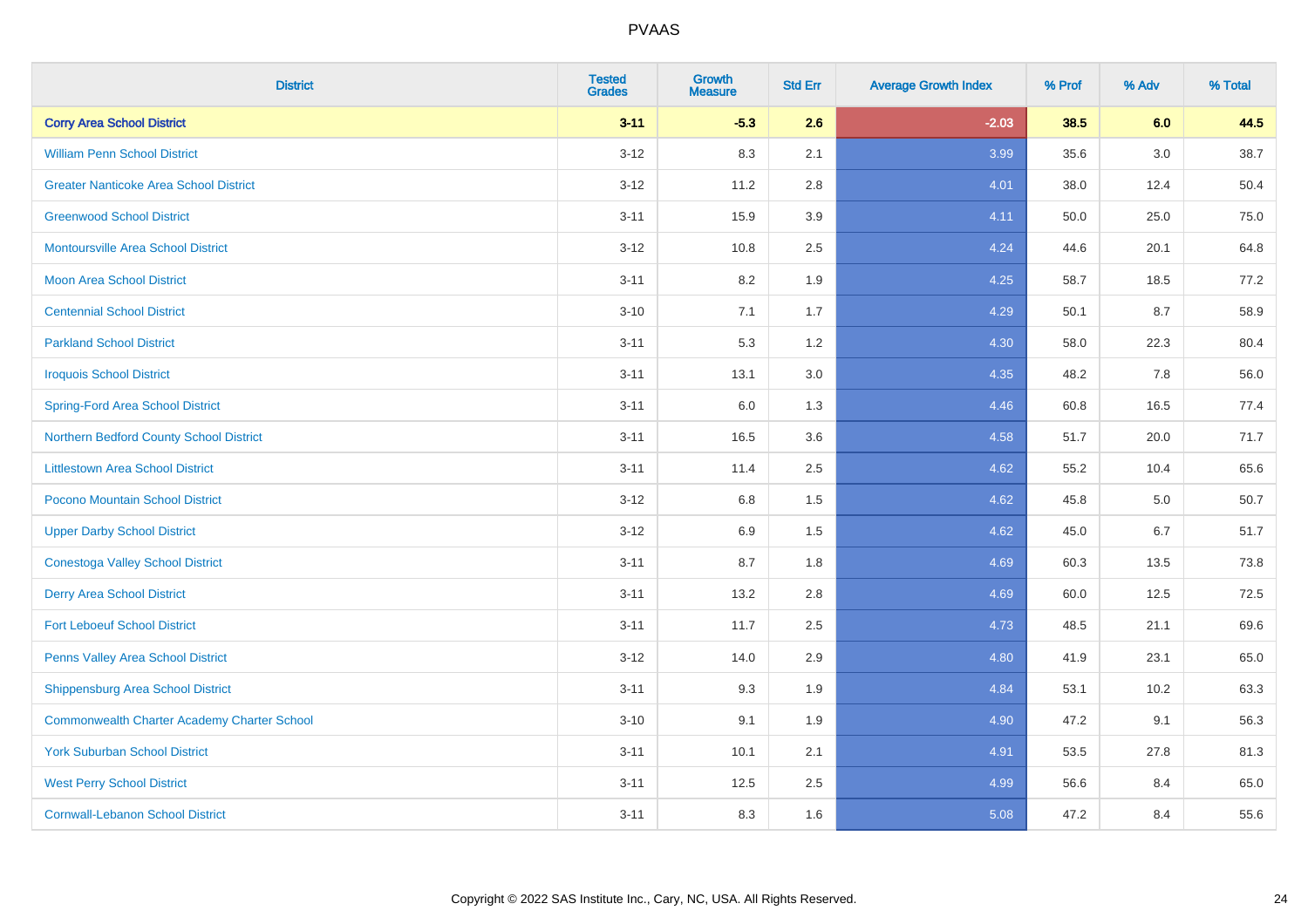| <b>District</b>                               | <b>Tested</b><br><b>Grades</b> | <b>Growth</b><br><b>Measure</b> | <b>Std Err</b> | <b>Average Growth Index</b> | % Prof | % Adv | % Total |
|-----------------------------------------------|--------------------------------|---------------------------------|----------------|-----------------------------|--------|-------|---------|
| <b>Corry Area School District</b>             | $3 - 11$                       | $-5.3$                          | 2.6            | $-2.03$                     | 38.5   | 6.0   | 44.5    |
| <b>City CHS</b>                               | $10 - 11$                      | 13.6                            | 2.7            | 5.12                        | 45.8   | 3.0   | 48.8    |
| <b>Cocalico School District</b>               | $3 - 11$                       | 10.6                            | 2.0            | 5.18                        | 50.8   | 14.1  | 64.8    |
| <b>Haverford Township School District</b>     | $3 - 11$                       | $8.0\,$                         | 1.5            | 5.27                        | 53.0   | 25.5  | 78.6    |
| <b>Fox Chapel Area School District</b>        | $3 - 11$                       | 9.8                             | 1.8            | 5.36                        | 56.6   | 28.6  | 85.2    |
| <b>Mifflin County School District</b>         | $3 - 11$                       | 9.1                             | 1.7            | 5.49                        | 47.1   | 6.7   | 53.8    |
| <b>Unionville-Chadds Ford School District</b> | $3 - 11$                       | 17.1                            | 3.1            | 5.51                        | 68.1   | 13.2  | 81.3    |
| <b>Fleetwood Area School District</b>         | $3 - 10$                       | 12.2                            | 2.2            | 5.68                        | 53.5   | 11.6  | 65.2    |
| <b>Mountain View School District</b>          | $3 - 11$                       | 20.9                            | 3.5            | 5.91                        | 57.8   | 20.3  | 78.1    |
| <b>Wilson School District</b>                 | $3 - 12$                       | 8.8                             | 1.5            | 5.96                        | 52.6   | 14.6  | 67.2    |
| <b>Saucon Valley School District</b>          | $3 - 11$                       | 14.7                            | 2.5            | 5.98                        | 48.7   | 20.2  | 69.0    |
| <b>Ridley School District</b>                 | $3 - 12$                       | 10.0                            | 1.6            | 6.10                        | 45.6   | 8.2   | 53.8    |
| <b>Avon Grove School District</b>             | $3 - 10$                       | 10.0                            | 1.6            | 6.26                        | 56.3   | 18.6  | 74.9    |
| <b>Abington Heights School District</b>       | $3 - 11$                       | 13.5                            | 2.2            | 6.27                        | 58.3   | 16.2  | 74.5    |
| <b>Pine-Richland School District</b>          | $3 - 11$                       | 11.5                            | 1.8            | 6.31                        | 60.6   | 24.4  | 85.0    |
| <b>Deer Lakes School District</b>             | $3 - 11$                       | 17.0                            | 2.7            | 6.32                        | 61.5   | 16.4  | 77.9    |
| <b>Derry Township School District</b>         | $3 - 10$                       | 12.8                            | 2.0            | 6.39                        | 54.8   | 25.8  | 80.6    |
| <b>Garnet Valley School District</b>          | $3 - 10$                       | 10.9                            | 1.7            | 6.53                        | 67.1   | 19.0  | 86.1    |
| <b>Hazleton Area School District</b>          | $3 - 11$                       | 9.6                             | 1.4            | 6.77                        | 45.0   | 7.8   | 52.9    |
| <b>Wissahickon School District</b>            | $3 - 10$                       | 12.5                            | 1.8            | 6.85                        | 58.3   | 22.4  | 80.7    |
| <b>Southern York County School District</b>   | $3 - 11$                       | 14.2                            | 2.1            | 6.91                        | 55.1   | 18.1  | 73.1    |
| <b>Delaware Valley School District</b>        | $3 - 11$                       | 12.6                            | 1.8            | 6.93                        | 55.2   | 16.2  | 71.4    |
| <b>Central York School District</b>           | $3 - 12$                       | 12.3                            | 1.7            | 7.20                        | 55.5   | 11.5  | 67.0    |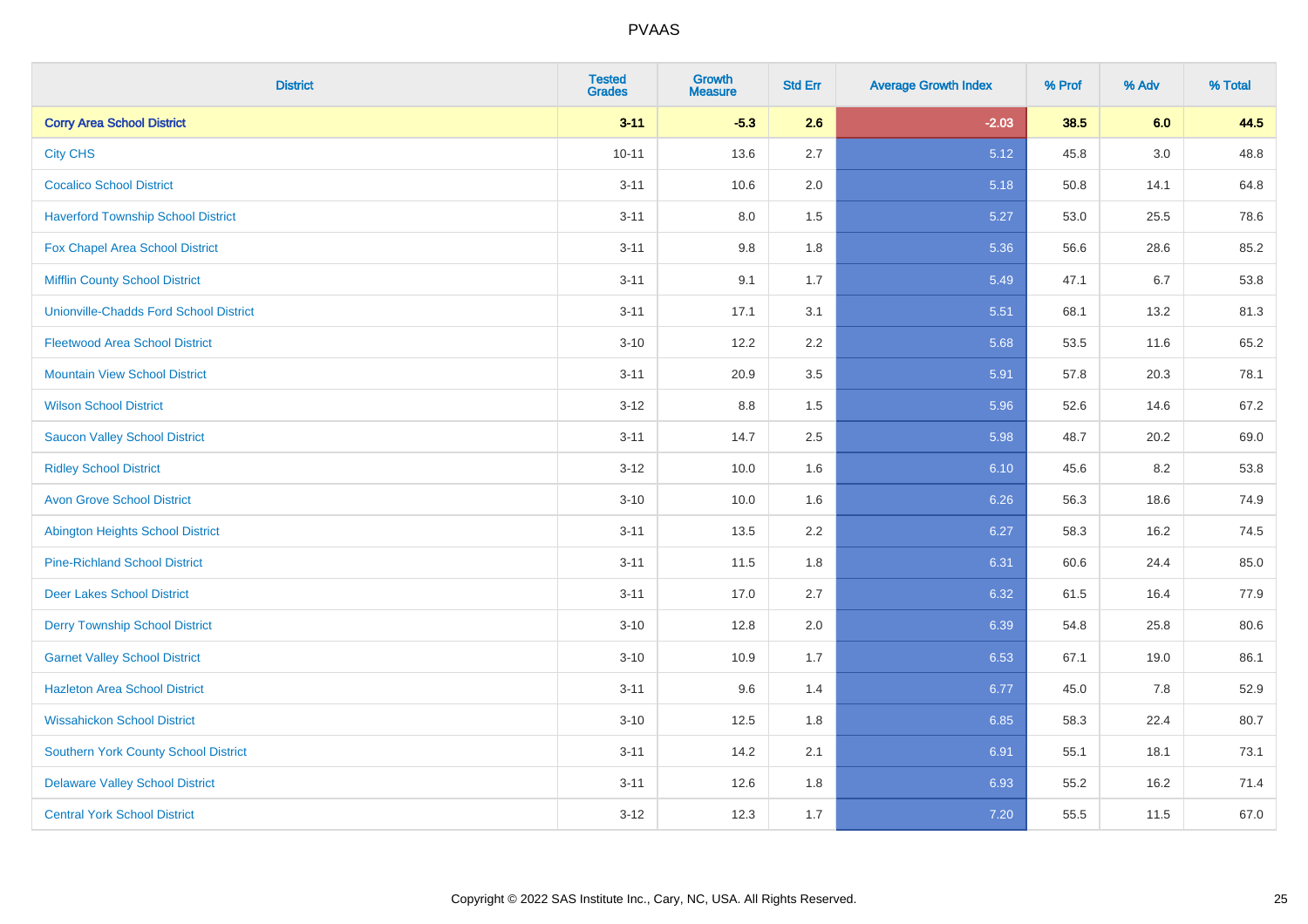| <b>District</b>                          | <b>Tested</b><br><b>Grades</b> | <b>Growth</b><br><b>Measure</b> | <b>Std Err</b> | <b>Average Growth Index</b> | % Prof | % Adv | % Total |
|------------------------------------------|--------------------------------|---------------------------------|----------------|-----------------------------|--------|-------|---------|
| <b>Corry Area School District</b>        | $3 - 11$                       | $-5.3$                          | 2.6            | $-2.03$                     | 38.5   | 6.0   | 44.5    |
| <b>Reading School District</b>           | $3 - 11$                       | 10.1                            | 1.4            | 7.25                        | 24.7   | 2.4   | 27.2    |
| <b>Valley View School District</b>       | $3 - 11$                       | 18.1                            | 2.4            | 7.42                        | 53.7   | 14.7  | 68.4    |
| Pennsylvania Cyber Charter School        | $3 - 11$                       | 11.6                            | 1.5            | 7.54                        | 46.3   | 5.0   | 51.3    |
| <b>Upper Merion Area School District</b> | $3 - 11$                       | 15.3                            | 2.0            | 7.62                        | 59.3   | 19.3  | 78.6    |
| <b>Council Rock School District</b>      | $3 - 11$                       | 8.9                             | 1.2            | 7.65                        | 62.8   | 16.6  | 79.4    |
| <b>Tyrone Area School District</b>       | $3-12$                         | 19.7                            | 2.5            | 7.87                        | 60.4   | 16.7  | 77.1    |
| <b>Penn-Trafford School District</b>     | $3 - 11$                       | 13.4                            | 1.7            | 7.87                        | 62.3   | 21.9  | 84.2    |
| <b>Pennsbury School District</b>         | $3 - 11$                       | 11.7                            | 1.5            | 7.90                        | 60.1   | 21.3  | 81.3    |
| <b>Great Valley School District</b>      | $3 - 11$                       | 15.0                            | 1.9            | 7.98                        | 50.0   | 35.0  | 85.0    |
| Northern York County School District     | $3 - 11$                       | 15.6                            | 2.0            | 7.98                        | 57.4   | 11.5  | 68.8    |
| <b>Springfield School District</b>       | $3 - 11$                       | 13.8                            | 1.7            | 7.99                        | 60.9   | 21.5  | 82.4    |
| <b>Bethlehem Area School District</b>    | $3 - 11$                       | 9.3                             | 1.1            | 8.15                        | 44.7   | 12.0  | 56.7    |
| <b>Colonial School District</b>          | $3 - 11$                       | 14.0                            | 1.7            | 8.21                        | 60.2   | 19.6  | 79.8    |
| <b>Souderton Area School District</b>    | $3 - 11$                       | 12.4                            | 1.5            | 8.28                        | 61.7   | 15.2  | 76.9    |
| <b>North Penn School District</b>        | $3 - 11$                       | 9.1                             | 1.1            | 8.36                        | 55.8   | 17.0  | 72.8    |
| <b>Upper Dublin School District</b>      | $3-12$                         | 15.4                            | 1.8            | 8.53                        | 60.8   | 24.8  | 85.6    |
| <b>Dallastown Area School District</b>   | $3 - 11$                       | 13.5                            | 1.5            | 8.84                        | 56.0   | 17.9  | 73.8    |
| <b>Norwin School District</b>            | $3 - 11$                       | 18.0                            | 1.7            | 10.37                       | 58.5   | 27.0  | 85.4    |
| <b>West Chester Area School District</b> | $3 - 11$                       | 12.6                            | 1.2            | 10.38                       | 66.8   | 20.2  | 87.0    |
| <b>Upper Saint Clair School District</b> | $3 - 11$                       | 18.5                            | 1.7            | 10.65                       | 61.8   | 30.1  | 91.9    |
| Downingtown Area School District         | $3 - 11$                       | 12.1                            | 1.1            | 10.67                       | 60.0   | 23.5  | 83.6    |
| <b>Upper Perkiomen School District</b>   | $3 - 11$                       | 22.1                            | 2.1            | 10.74                       | 57.7   | 13.2  | 70.9    |